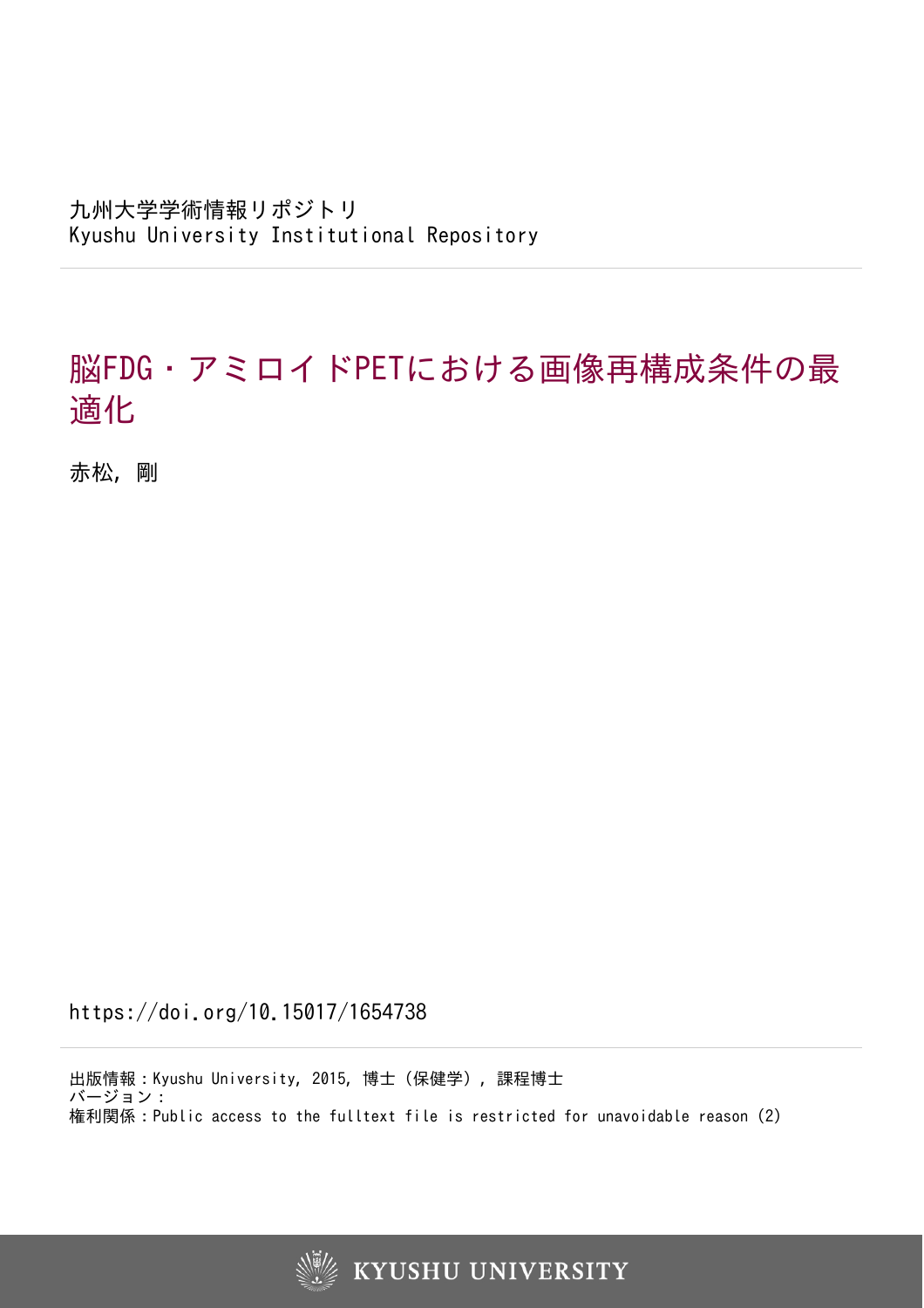Optimization of image reconstruction conditions with phantoms for brain FDG and amyloid PET imaging

Go Akamatsu<sup>1, 2</sup>, Yasuhiko Ikari<sup>1</sup>, Tomoyuki Nishio<sup>1</sup>, Hiroyuki Nishida<sup>1</sup>, Akihito Ohnishi<sup>1</sup>, Kazuki Aita<sup>1</sup>, Masahiro Sasaki<sup>1</sup>, Masayuki Sasaki<sup>2</sup>, Michio Senda<sup>1</sup>

- 1. Division of Molecular Imaging, Institute of Biomedical Research and Innovation
- 2. Department of Health Sciences, Graduate School of Medical Sciences, Kyushu University

Corresponding author:

Michio Senda, MD, PhD

Division of Molecular Imaging, Institute of Biomedical Research and Innovation

2-2, Minatojima-Minamimachi, Chuo-ku, Kobe 650-0047, Japan

TEL: +81-78-304-5212, FAX: +81-78-304-5201

E-mail: senda@fbri.org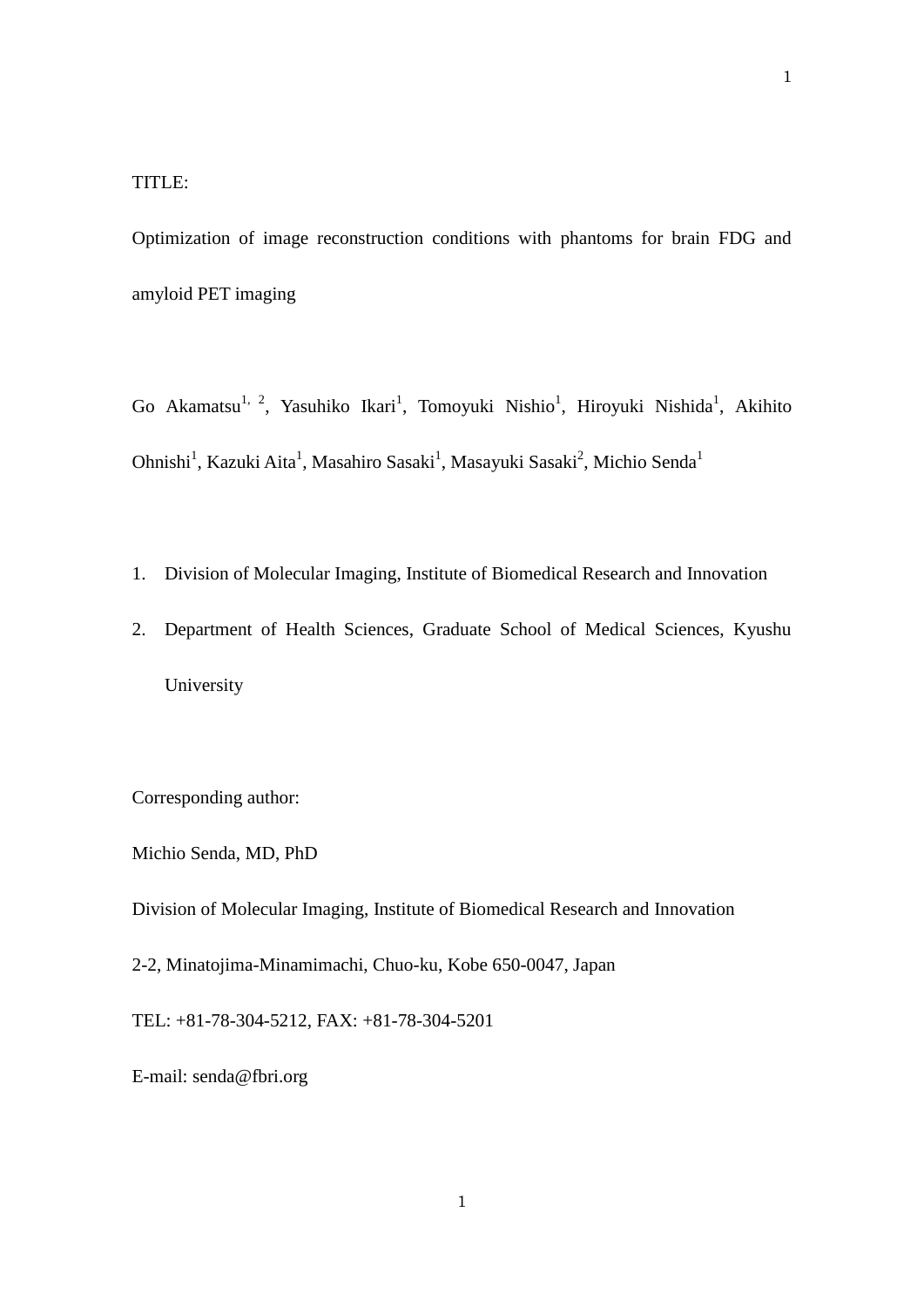First author:

Go Akamatsu, MS

Division of Molecular Imaging, Institute of Biomedical Research and Innovation

2-2, Minatojima-Minamimachi, Chuo-ku, Kobe 650-0047, Japan

TEL: +81-78-304-5212, FAX: +81-78-304-5201

Department of Health Sciences, Graduate School of Medical Sciences, Kyushu University

3-1-1, Maidashi, Higashi-ku, Fukuoka 812-8582, Japan

E-mail: akamatsu@fbri.org, golilin5@gmail.com

PhD student

The type of article: original article

The word count of the manuscript: 6088 words

\*Footnotes: Optimization for Amyloid Brain PET

Conflict of interest:

Institute of Biomedical Research and Innovation carried out clinical trial of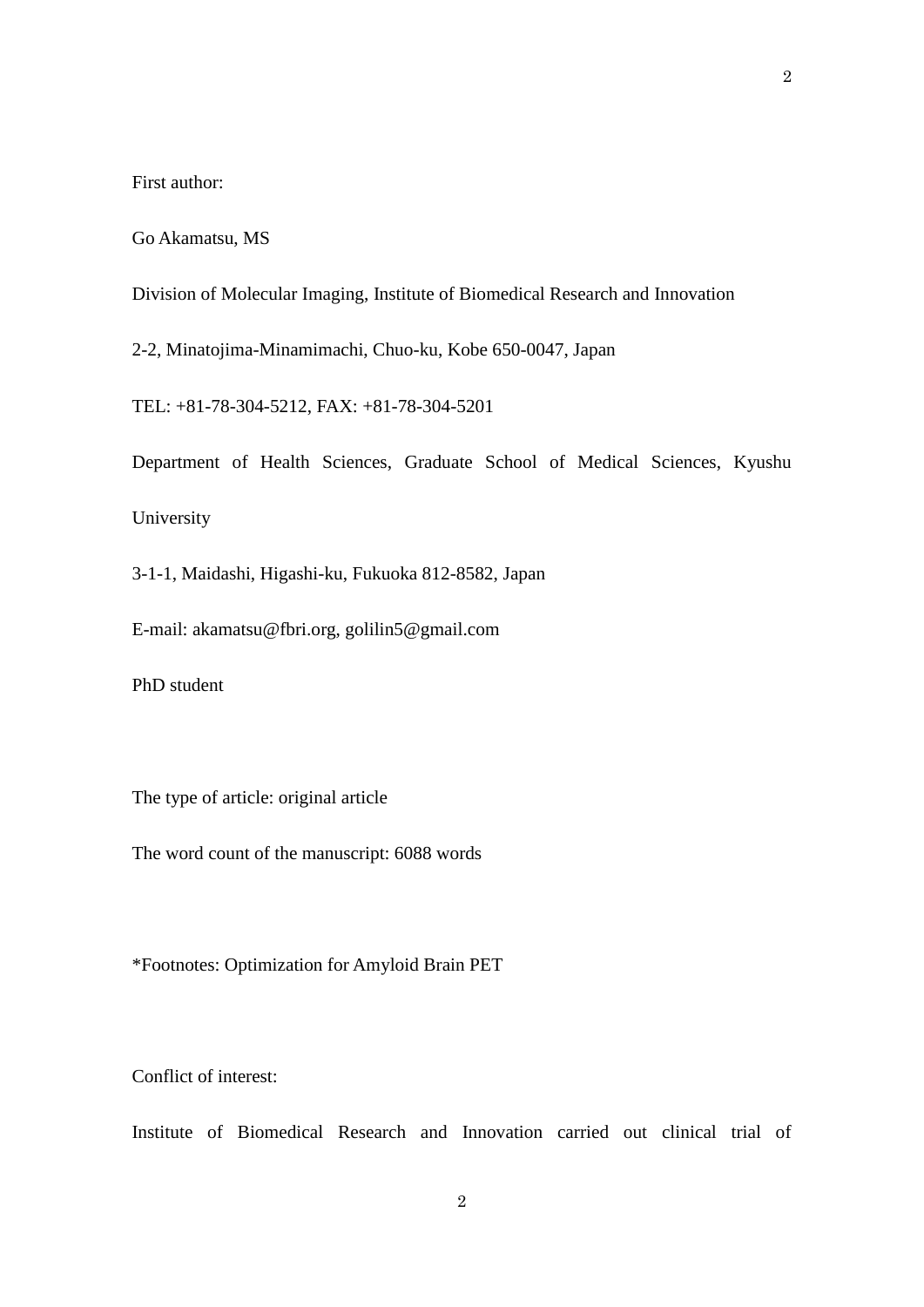respectively, with Michio Senda as principal investigator.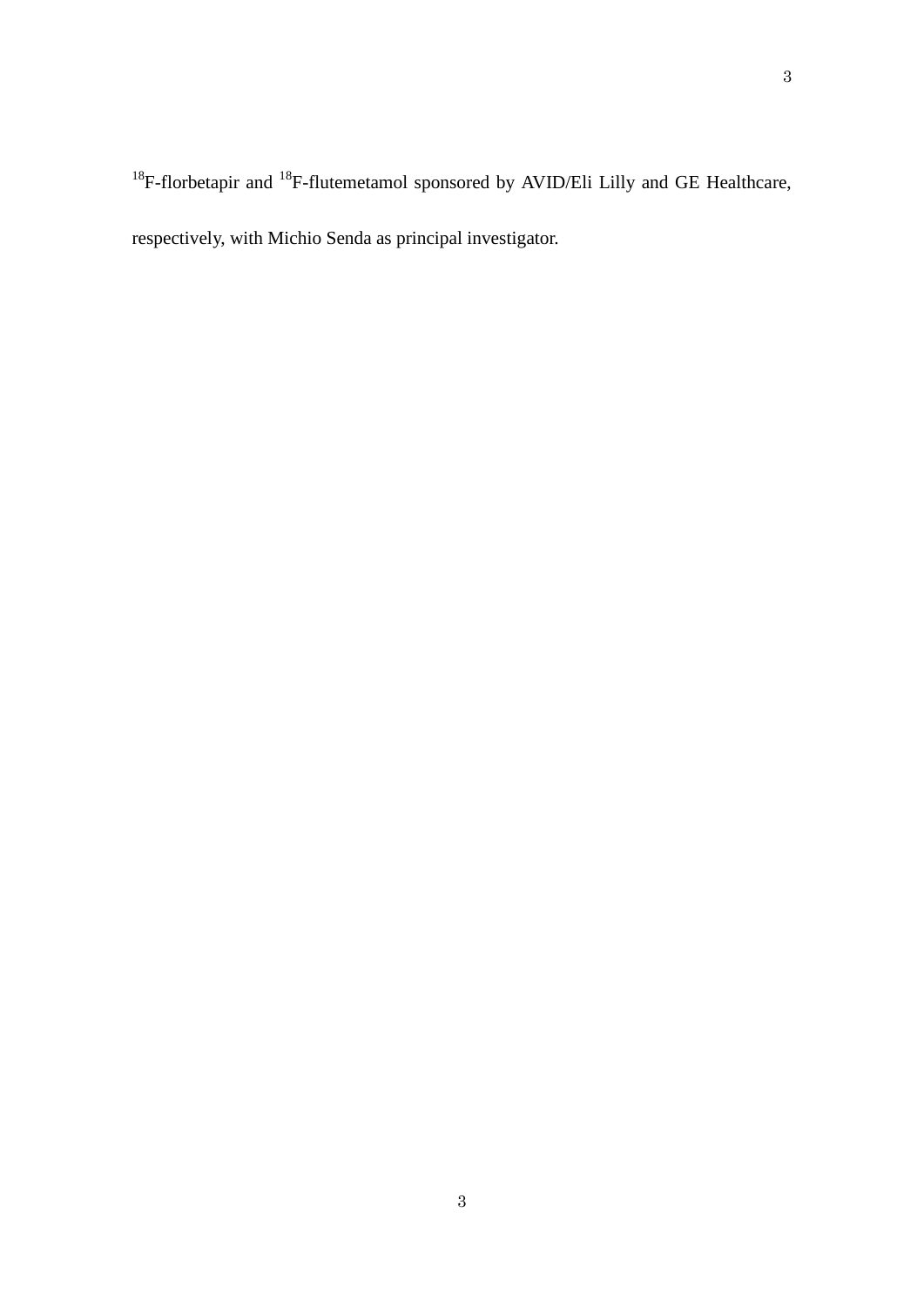## **Abstract**

**Objectives:** The purpose of this study was to optimize image reconstruction conditions for brain  $^{18}$ F-FDG,  $^{11}$ C-PiB,  $^{18}$ F-florbetapir and  $^{18}$ F-flutemetamol PET imaging with Discovery-690 PET/CT for diagnosis and research on Alzheimer's disease (AD) based on the standard imaging protocols and phantom test procedures and criteria published by the Japanese society of nuclear medicine (JSNM). **Methods:** A Hoffman 3D brain phantom and a cylindrical pool phantom were scanned according to the JSNM procedure, and the reconstruction conditions (iteration, subset, post-filter) were optimized so that the images satisfy the JSNM criteria regarding spatial resolution (FWHM  $\leq$ 8mm) and gray/white matter contrast (%contrast  $\geq$ 55%) on the Hoffman phantom and uniformity (SD of small ROIs ≤0.0249) and image noise (coefficient of variation  $\leq$ 15%) on the pool phantom. Human images were acquired with  $^{18}$ F-FDG (15-min scan starting at 30 min post injection [p.i.] of 185 MBq),  ${}^{11}$ C-PiB (20-min scan starting at 50 min p.i. of 555 MBq),  $^{18}$ F-florbetapir (10-min scan starting at 50 min p.i. of 370 MBq) and <sup>18</sup>F-flutemetamol (30-min scan starting at 90 min p.i. of 185 MBq) on 1 or 2 subjects for each tracer and reconstructed with thus determined conditions to evaluate the image quality visually. The effect of reconstruction parameters on the standardized uptake value ratio (SUVR) was also evaluated on 5 amyloid positive and 5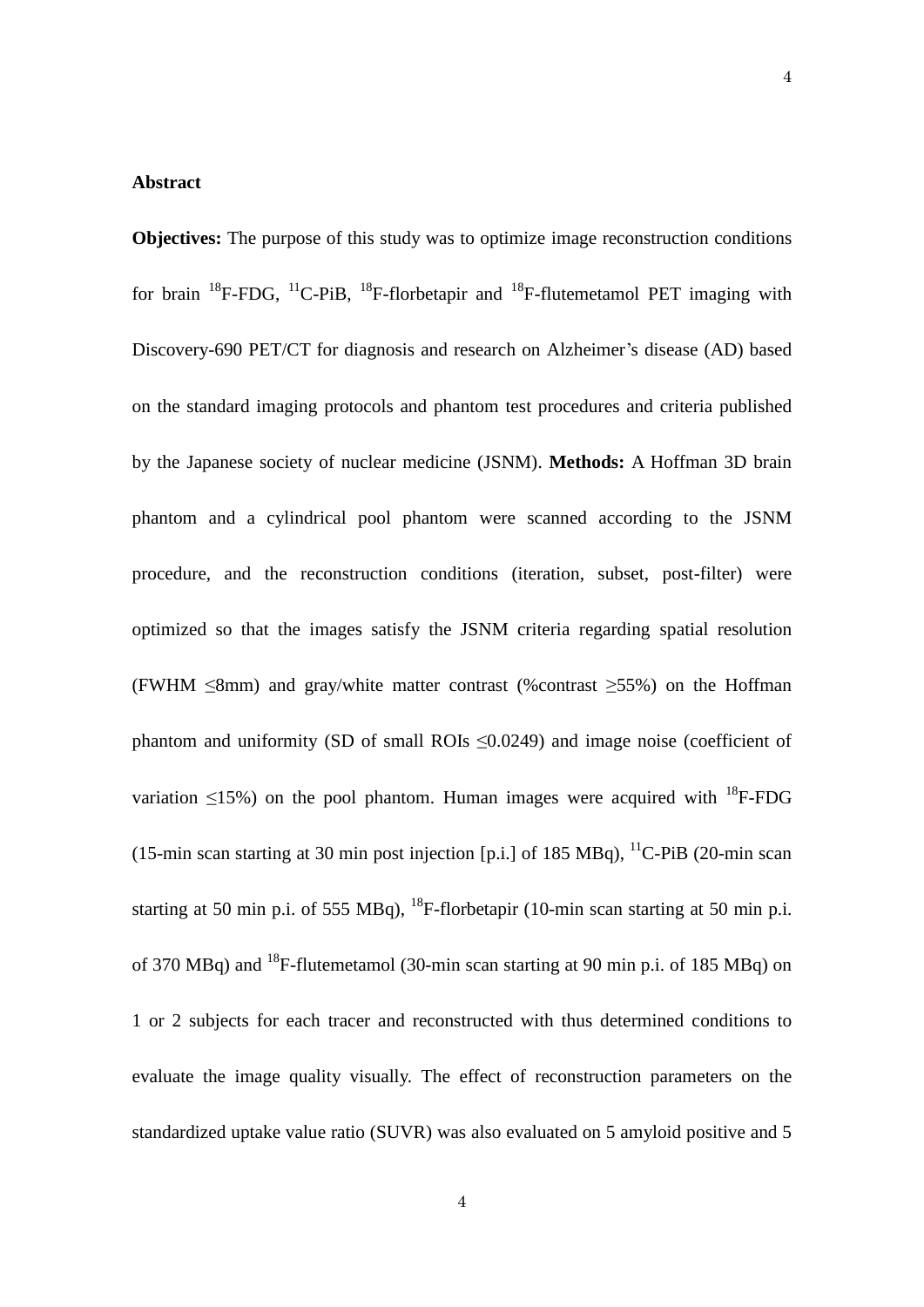negative PiB images. **Results:** A sufficient image quality was obtained at an iterative update (product of iteration and subset) of  $64$  for  $^{18}$ F-FDG. The same reconstruction parameters with an additional Gaussian filter of 5 mm FWHM was optimal for  ${}^{11}C$ -PiB,  $18F$ -florbetapir and  $18F$ -flutemetamol to achieve the phantom criteria. Those optimal reconstruction conditions were confirmed with human images. The SUVR value was stable over a wide range of iterative updates around the optimal parameters both for positive and negative amyloid images. **Conclusions:** Optimal image reconstruction conditions were determined for brain  $^{18}$ F-FDG and amyloid PET imaging with Discovery-690 PET/CT for diagnosis and research on AD based on the JSNM phantom criteria. This supports feasibility of the phantom criteria for standardization and harmonization of brain <sup>18</sup>F-FDG and amyloid PET for multi-center studies.

**Key Words:** <sup>18</sup>F-FDG; amyloid; reconstruction parameter; Alzheimer's disease; standardized uptake value ratio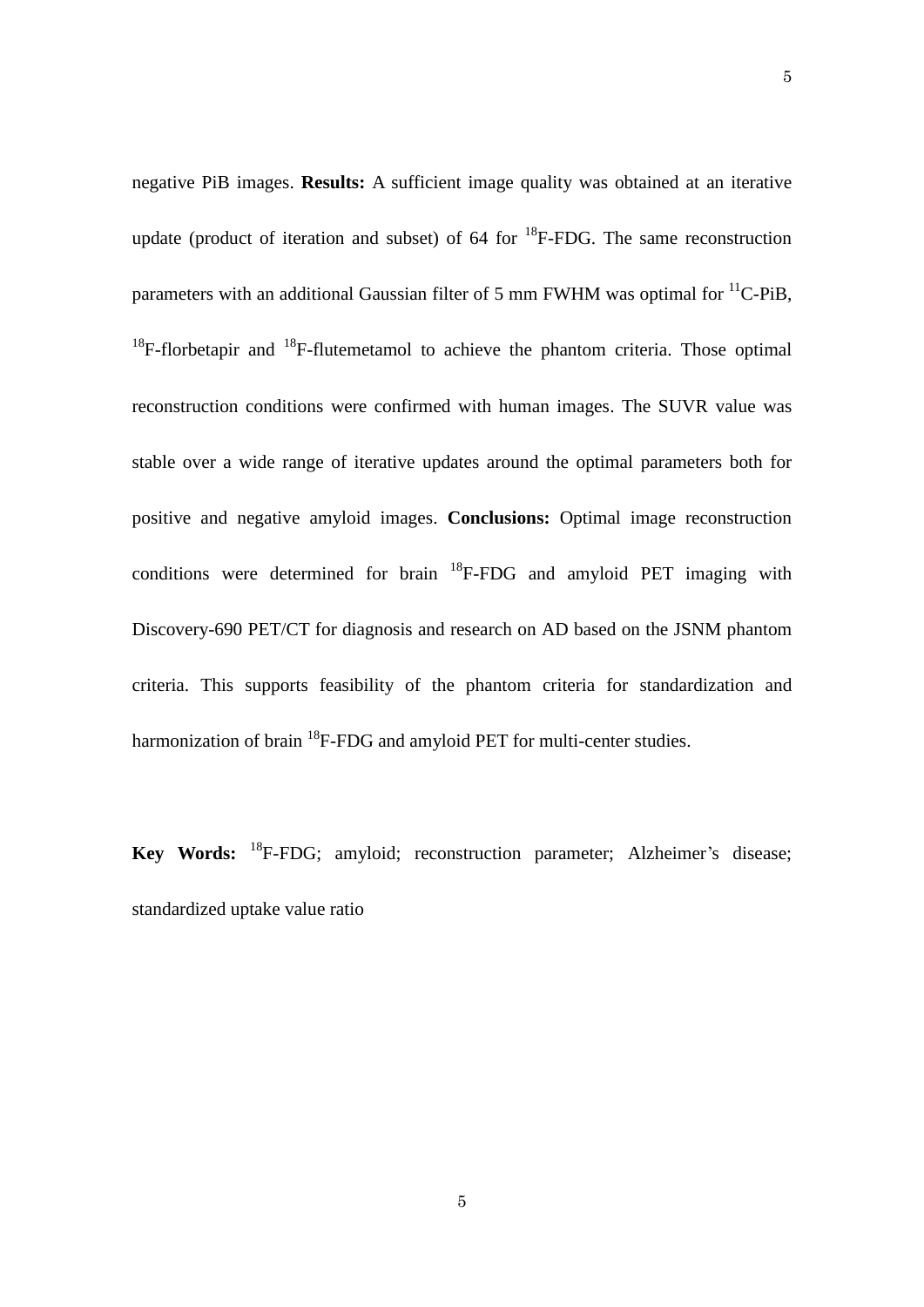# **Introduction**

Brain PET imaging with  $^{18}$ F-FDG and amyloid tracers is useful for early and/or differential diagnosis of Alzheimer's disease (AD) [1]. Amyloid brain PET is also used for screening and evaluation of responses to treatment in clinical trials of AD therapeutics [2]. The United States (US) Food and Drug Administration (FDA) has approved three  $\beta$ -amyloid agents, i.e. <sup>18</sup>F-florbetapir, <sup>18</sup>F-flutemetamol and <sup>18</sup>F-florbetaben [3–6], while <sup>11</sup>C-PiB has been universally used for research [1,7]. Those amyloid tracers in general accumulate in pathological cortical β-amyloid plaques and non-specifically in the white matter, but present various amount of brain uptake according to the tracer characteristics and injection activity [3]. The value of standardized uptake value ratio (SUVR), which is frequently used to measure of β-amyloid deposition, also depends on the tracer [3].

Physical quality of PET images such as image resolution and noise depends on the PET camera model, having various intrinsic resolution and sensitivity, as well as on the reconstruction conditions, which include reconstruction parameters and post-filter. Image quality may affect visual interpretation of the images and also influences quantified values such as 3-dimensional stereotactic surface projection (3D-SSP) statistical analysis of  ${}^{18}$ F-FDG PET and SUVR of amyloid images [8]. Therefore, in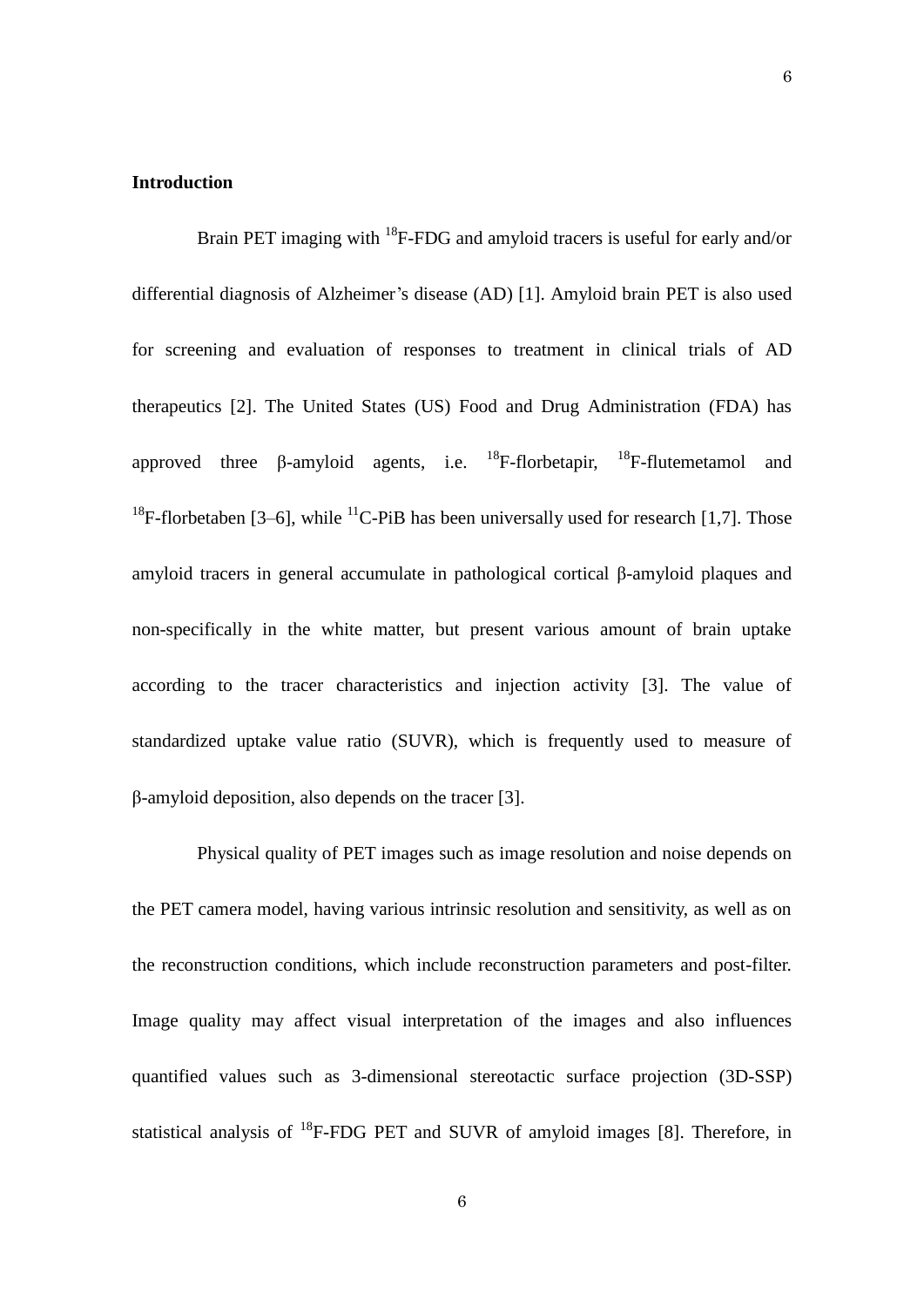multicenter clinical studies, participating PET centers are requested to test their PET cameras with the phantoms to determine the reconstruction conditions applicable to the PET camera and to confirm the image quality obtained with the PET camera on site [8– 10].

An iterative reconstruction method is generally used for image reconstruction of brain PET with  $^{18}$ F-FDG and amyloid tracers although filtered back projection method is still used [5]. Parameters of the iterative reconstruction, including the number of iterations and subsets, and the post-filter substantially affect the image quality and might ideally be determined by a phantom experiment that imitates the amount and distribution of radioactivity in the human PET scans. Optimization of reconstruction conditions is required to obtain better image quality as well as to harmonize quantitative metrics among different PET cameras [11,12]. However, few studies evaluated the effect of the reconstruction conditions in brain PET imaging. Furthermore, dedicated PET cameras have been used in many of previous brain PET studies, and few data have been reported regarding the reconstruction conditions for new generation PET/CT cameras, which are spreading to the PET community but are oriented to whole-body oncology  $^{18}$ F-FDG-PET and may lack consideration for brain imaging [13–15]. Optimization of reconstruction conditions for new generation PET/CT cameras should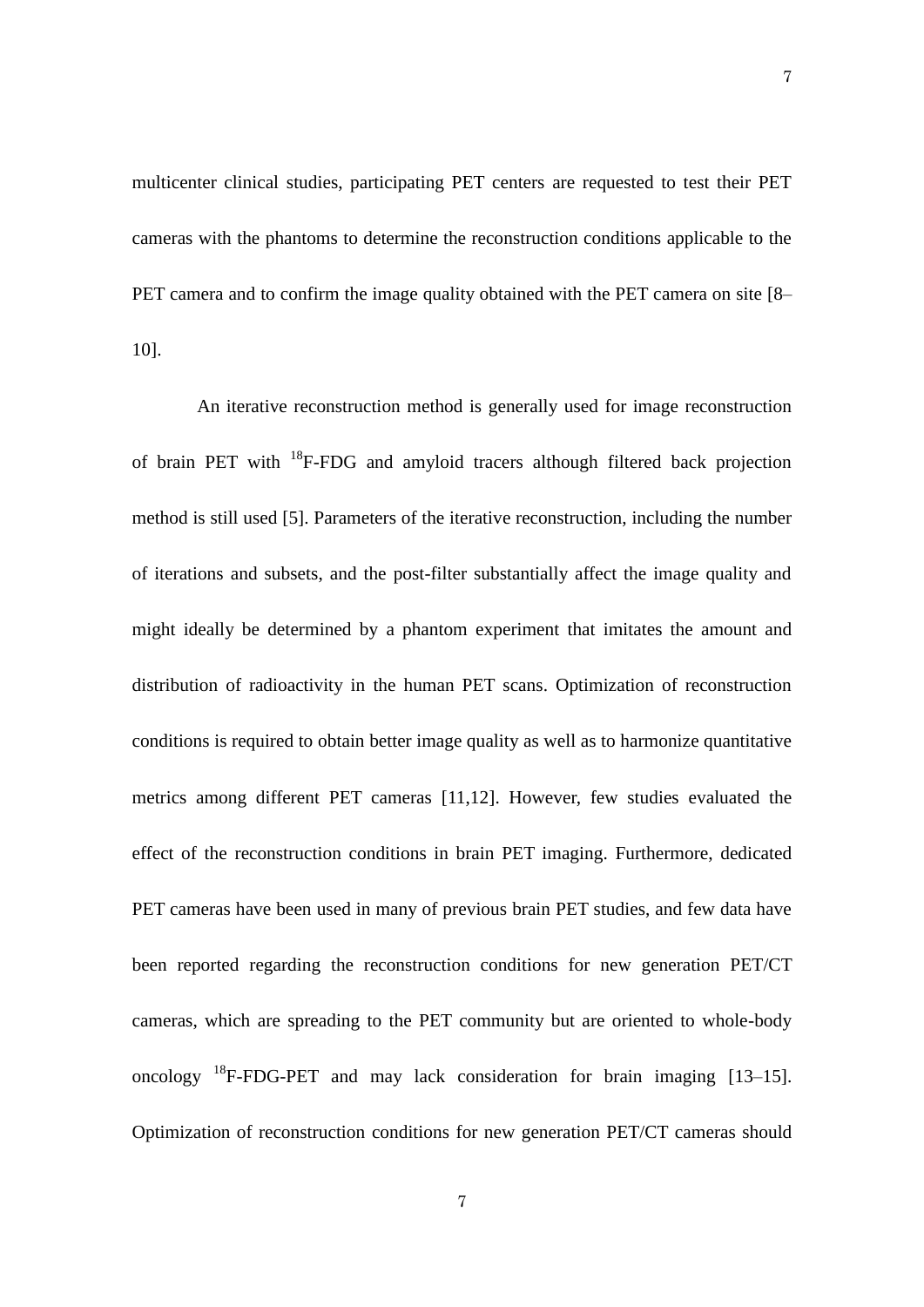be important to make <sup>18</sup>F-FDG and amyloid PET a universal tool because use of PET will increase in the clinical practice on AD in the future.

In the US and Japanese Alzheimer's disease neuroimaging initiative (ADNI and J-ADNI) multi-center study [8,10], the reconstruction parameters were determined based on the experiments with the Hoffman 3D brain phantom so as to achieve a certain level of image quality and resolution (<8 mm FWHM) [16,17]. The J-ADNI followed the reconstruction parameters for the camera models used in the ADNI project of US if they are used in both of them, but optimized the parameters by themselves for those PET cameras only used in J-ADNI [8,10,16]. Recently, the J-ADNI team planned another multi-center study project, which would cover more PET camera models for standardization and harmonization. To facilitate harmonization between different camera models, the Japanese Society of Nuclear Medicine (JSNM) issued "Standard PET imaging protocols and phantom test procedures and criteria" based on the J-ADNI criteria [18]. This phantom test procedure is becoming the standard of brain PET imaging method in Japan, as the Japanese regulators recommended conforming to the society guideline when they approved a synthesizing device of an amyloid PET tracer.

In this study, we determined optimal reconstruction conditions for brain  $^{18}$ F-FDG,  $^{11}$ C-PiB,  $^{18}$ F-florbetapir and  $^{18}$ F-flutemetamol PET based on the JSNM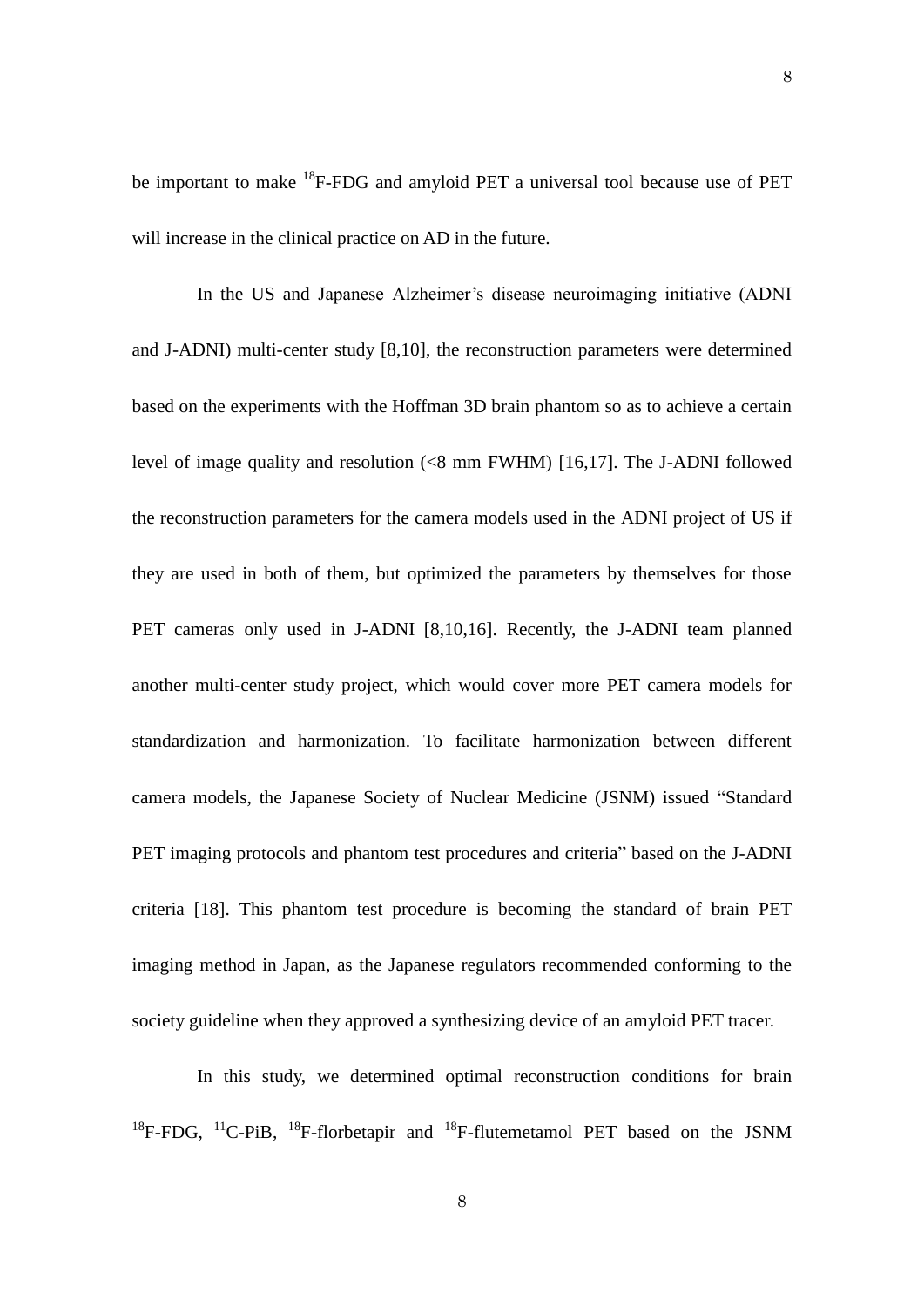phantom test procedures by using a Discovery-690 PET/CT. We then visually evaluated the human brain PET images acquired with  ${}^{18}$ F-FDG,  ${}^{11}$ C-PiB,  ${}^{18}$ F-florbetapir and  $18$ F-flutemetamol and reconstructed with the conditions optimized with the phantoms. The quantitative effect of the reconstruction parameters on the SUVR of the human  $<sup>11</sup>C-PiB$  images was also evaluated.</sup>

# **Materials and Methods**

#### **PET/CT Scanner Specifications**

A Discovery-690 PET/CT unit (GE Healthcare, Milwaukee, WI) was used for all PET imaging in this study [19]. This PET scanner comprised a total of 13,824 LYSO crystals with dimensions of  $4.2 \times 6.3 \times 25$  mm<sup>3</sup>, covering an axial field-of-view (FOV) of 15.7 cm and a transaxial FOV of 70 cm in diameter. The PET component consists of 24 rings of detectors with 576 crystals per detector ring. The coincidence time window was 4.9 ns. The sinogram binnings for 3D acquisition were 381 radial bins and 288 projection-angle bins. The PET data were acquired in 3-dimensional (3D) mode with acceptance of  $\pm 23$  planes, and reconstructed with the 3D ordered subsets expectation maximization (OSEM) algorithms. A 2D Gaussian filter and a "standard" Z-axis filter were used as a post-smoothing filter. Neither point-spread function (PSF) nor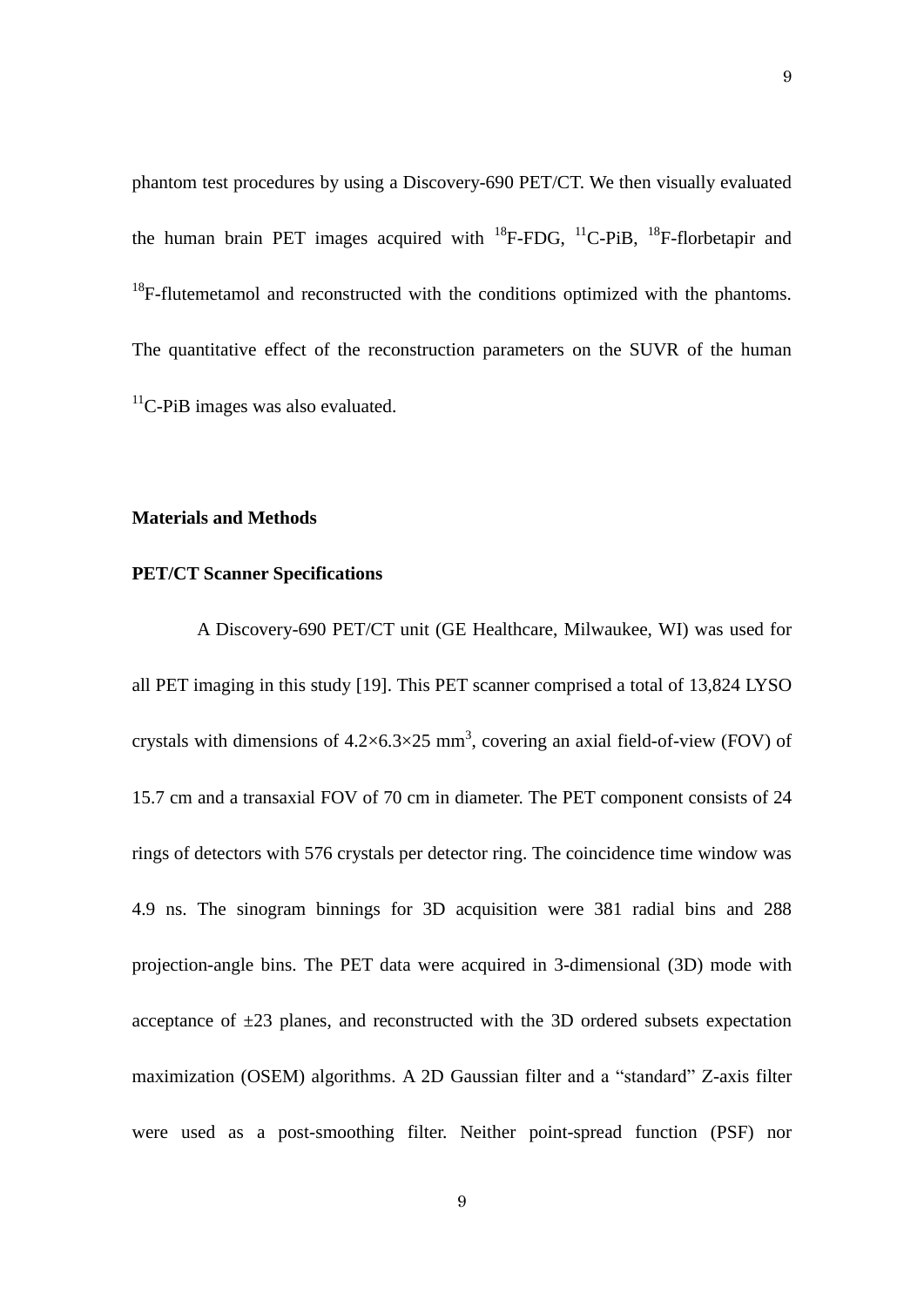time-of-flight (TOF) reconstruction was used in this study as they were not used in the ADNI 2 study [20]. PSF and TOF are useful for oncology whole-body FDG-PET because they improve image quality and lesion detectability. However, the utilities of PSF and TOF were not established for brain PET. Review article written by Rahmim et al. reported that PSF causes edge artifact and challenges quantitative accuracy [21]. On the other hand, Bettinardi et al. [19] reported that the effect of TOF is relatively small for brain PET because the TOF gain depends on object size [22,23]. The image matrix was 128×128 with a 2.00 mm pixel size. The display FOV was 25.6 cm. The PET image slice thickness was 3.27 mm. CT scan for attenuation correction was performed using the following parameters: 120 kV, 40 mA, 0.5-s tube rotation, and 5-mm slice collimation.

## **Phantom Study**

 *Data acquisition*. A Hoffman 3D brain phantom (Data Spectrum Corporation, Hillsborough, NC) and a cylindrical pool phantom (Itoi Factory Inc, Kobe, Japan) were used in the phantom study according to the JSNM phantom test procedures. The Hoffman phantom realizes the 4:1 ratio in the apparent "gray matter" to "white matter" activity concentration [24]. The cylindrical pool phantom is made of acrylic resin and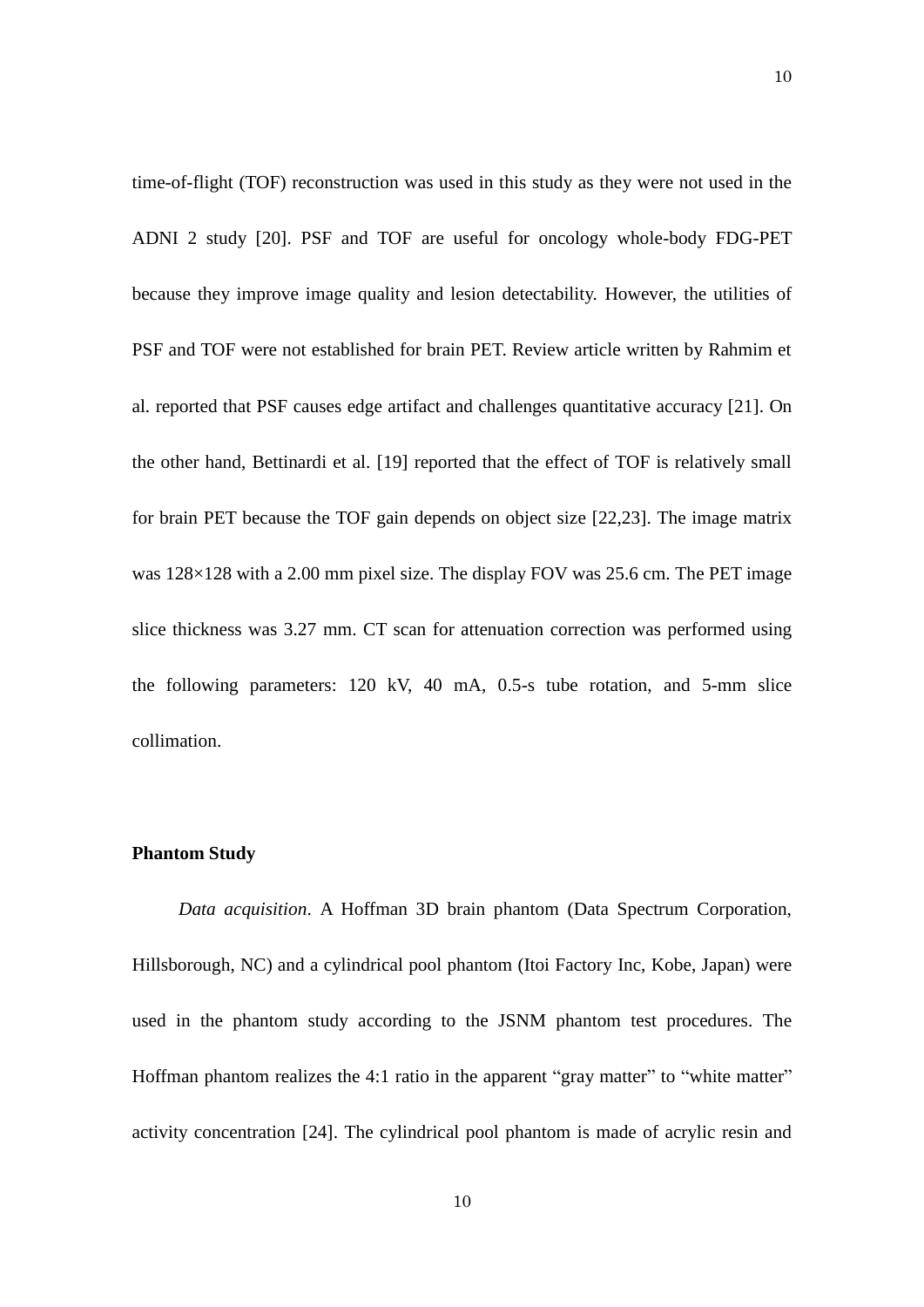accommodates 16 cm inner diameter and 30 cm inner length. First, the Hoffman phantom was filled with an  $^{18}F$  solution of 20 MBq at the start of emission scan and was scanned for 30 min in list-mode, together with the uniform cylindrical pool phantom containing 80 MBq of an  $^{18}F$  solution placed 30 cm apart from the end of the Hoffman phantom on the bed out of the field to simulate body activity. Second, the cylindrical pool phantom was placed alone at the center of FOV and scanned for 30 min in list-mode starting at the activity of 40 MBq.

 *Data processing*. Table 1 shows the JSNM standard imaging protocols and the modified protocols adopted in our study using the Discovery-690 scanner. JSNM states that the scan time is changeable according to each study protocol and performance of the PET camera and may be determined based on the phantom study [18]. In this study, we shortened the emission scan durations of  $^{18}$ F-FDG and  $^{18}$ F-florbetapir PET according to the sponsor of the corresponding human study written below (Table 1). Table 1 also shows the estimated whole brain uptake for each tracer [10,25–27], based on which JSNM phantom procedures were determined. The 30 min acquisition list-mode data were sorted so as to extract data of various count statistics corresponding to each tracer as shown in Table 2 so that the decay-incorporated product of activity and scan time (number of disintegration) would be equal to the human protocol. Considerations were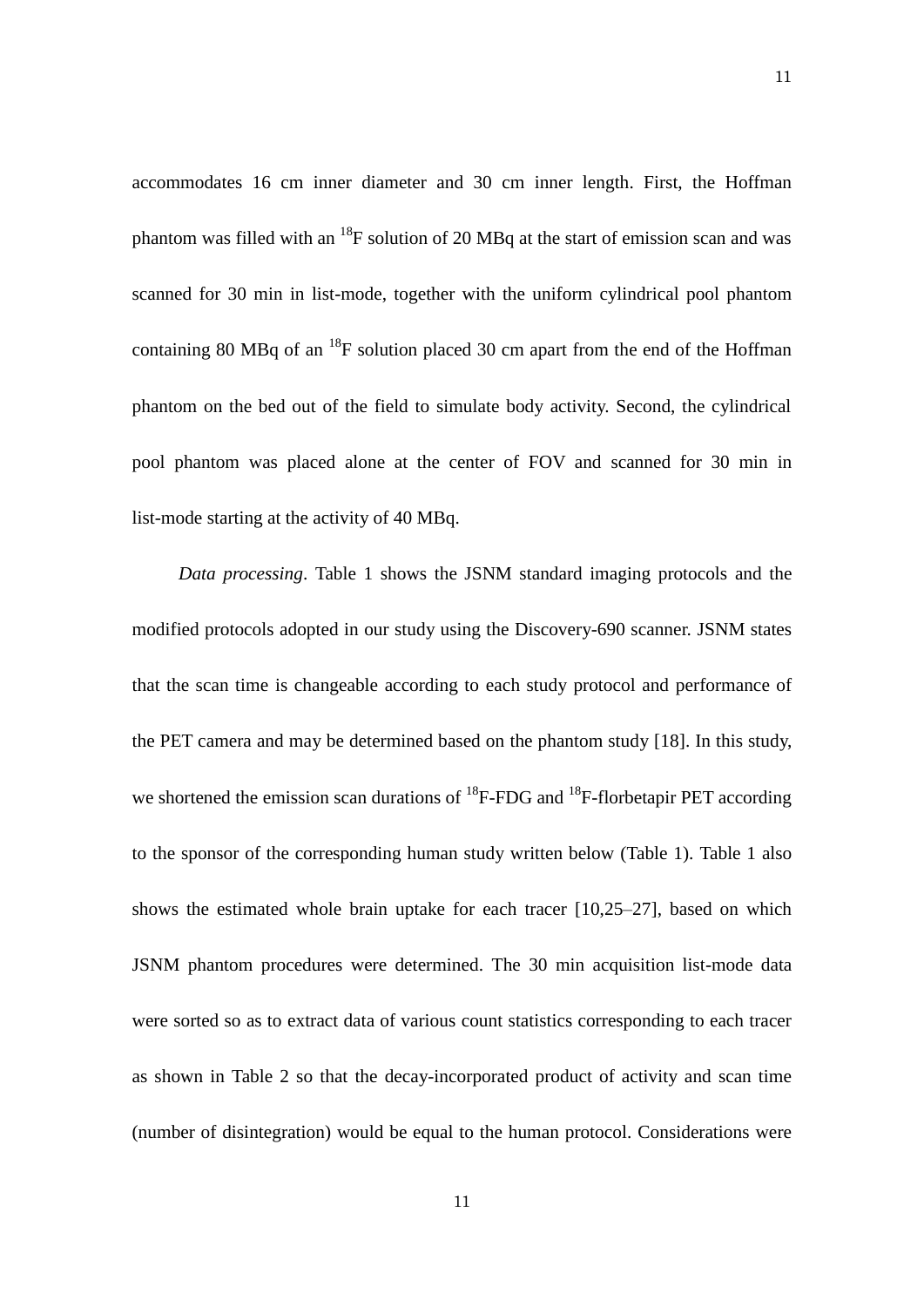also given to physical decay and branching fraction of  ${}^{11}C$  and  ${}^{18}F$ . The difference in the activity between the human brain and phantoms would not affect the results, considering the count-rate performance of the Discovery-690 scanner. The phantom images were reconstructed using OSEM with variable number of iterations  $(1\nu 16)$  and subsets  $(4~24)$ . A Gaussian post-filter was applied having FWHM of  $0~8$  mm.

 *Image Analysis*. Image quality was assessed according to the JSNM phantom test procedures to obtain four physical indicators, and the influence of reconstruction parameters was evaluated. The four physical indicators were image spatial resolution, gray-to-white contrast, uniformity, and image noise, all of which were selected as essential image quality for brain  $^{18}$ F-FDG and amyloid PET imaging [18]. PMOD ver3.4 software (PMOD group, Switzerland) was used to analyze both visually and quantitatively to derive the four physical indicators: spatial resolution and contrast (% contrast) based on the Hoffman phantom image and uniformity  $(SD<sub>uROImean</sub>)$  and image noise (coefficient of variation; CV) based on the uniform cylindrical phantom image.

Spatial resolution was estimated from visual similarity between the Hoffman phantom image and the digital phantom obtained from the vendor treated with a 3D Gaussian filter of various FWHMs [24].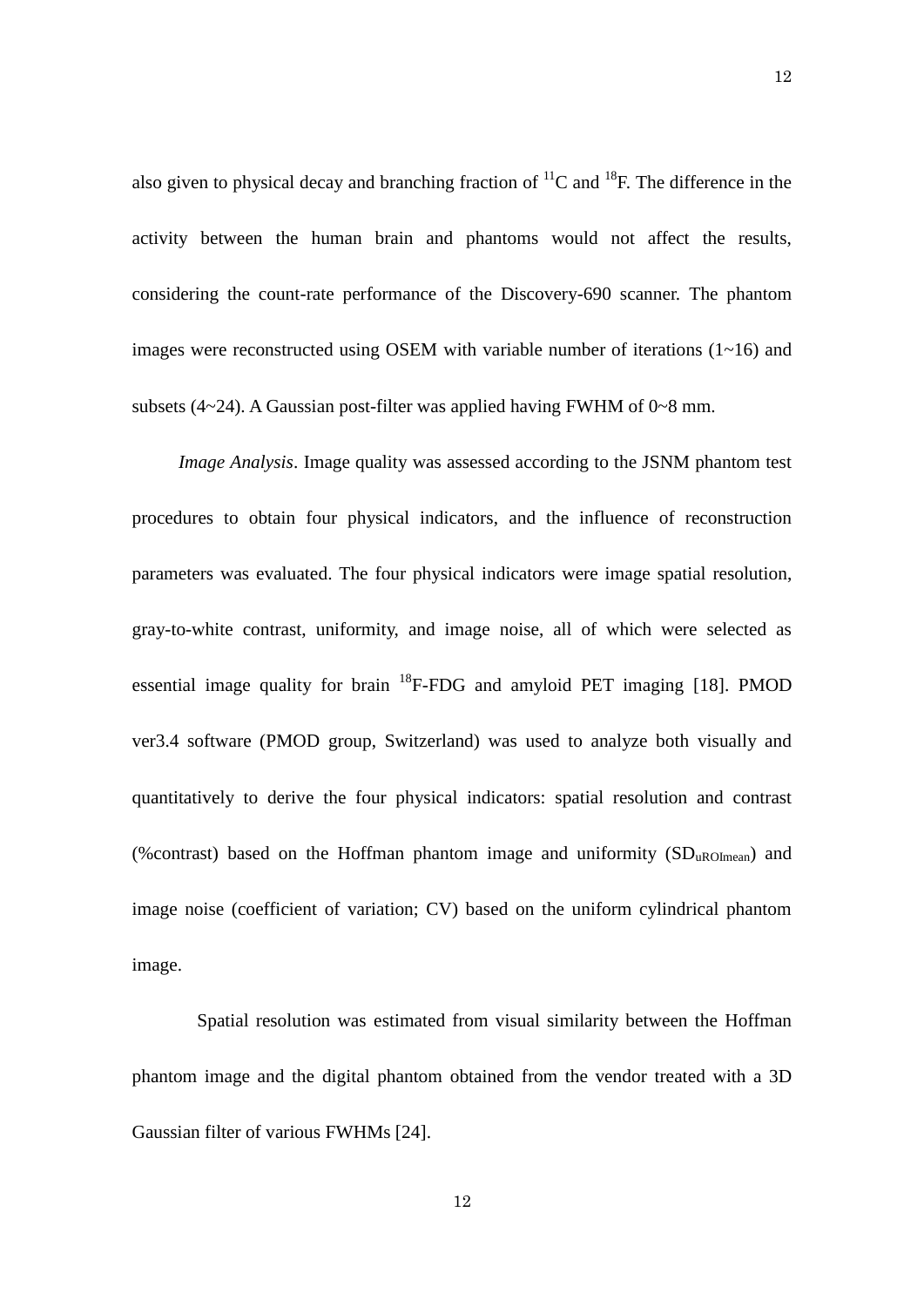To derive %contrast, first, the Hoffman phantom image was co-registered to the digital phantom using normalized mutual information method implemented in PMOD software. Then, the JSNM region of interest (ROI) template, which had been created to cover gray matter and white matter regions of the Hoffman phantom, were applied to the co-registered PET image [18,28]. The ROI template covered the regions characterized by frequent deposition of β-amyloid plaque in the Alzheimer pathology. The %contrast was calculated as follows:

%contrast = 
$$
[(GM_P/WM_P - 1) / (GM_d/WM_d - 1)] \times 100\%
$$
 (1)

where  $GM<sub>P</sub>$  and  $WM<sub>P</sub>$  were ROI average activity of the gray matter and white matter on the phantom PET image, and  $GM_d$  and  $WM_d$  were ROI average value of the gray matter and white matter on the digital phantom image, respectively.

For uniformity evaluation, 17 circular ROIs of 500 mm<sup>2</sup> (uROI) were placed on the central slice and on slices  $\pm 40$  mm apart from the central slice (a total of 51 uROIs) for the pool phantom image with scan duration of 30 min. Because we want to minimize the effect of noise, phantom image of the maximum scan duration was used instead of extracted data from the list-mode acquisition. The  $SD<sub>uROImean</sub>$  was calculated as follows:

$$
SD_{uROImean} = \sqrt{\frac{1}{n} \sum_{i=1}^{n} \left( \frac{uRoI_{mean,i}}{uRoI_{TOT}} - 1 \right)^2}
$$
 (2)

where uROI<sub>mean</sub> is the mean activity of uROI ( $n=51$ ) and uROI<sub>TOT</sub> is the average of the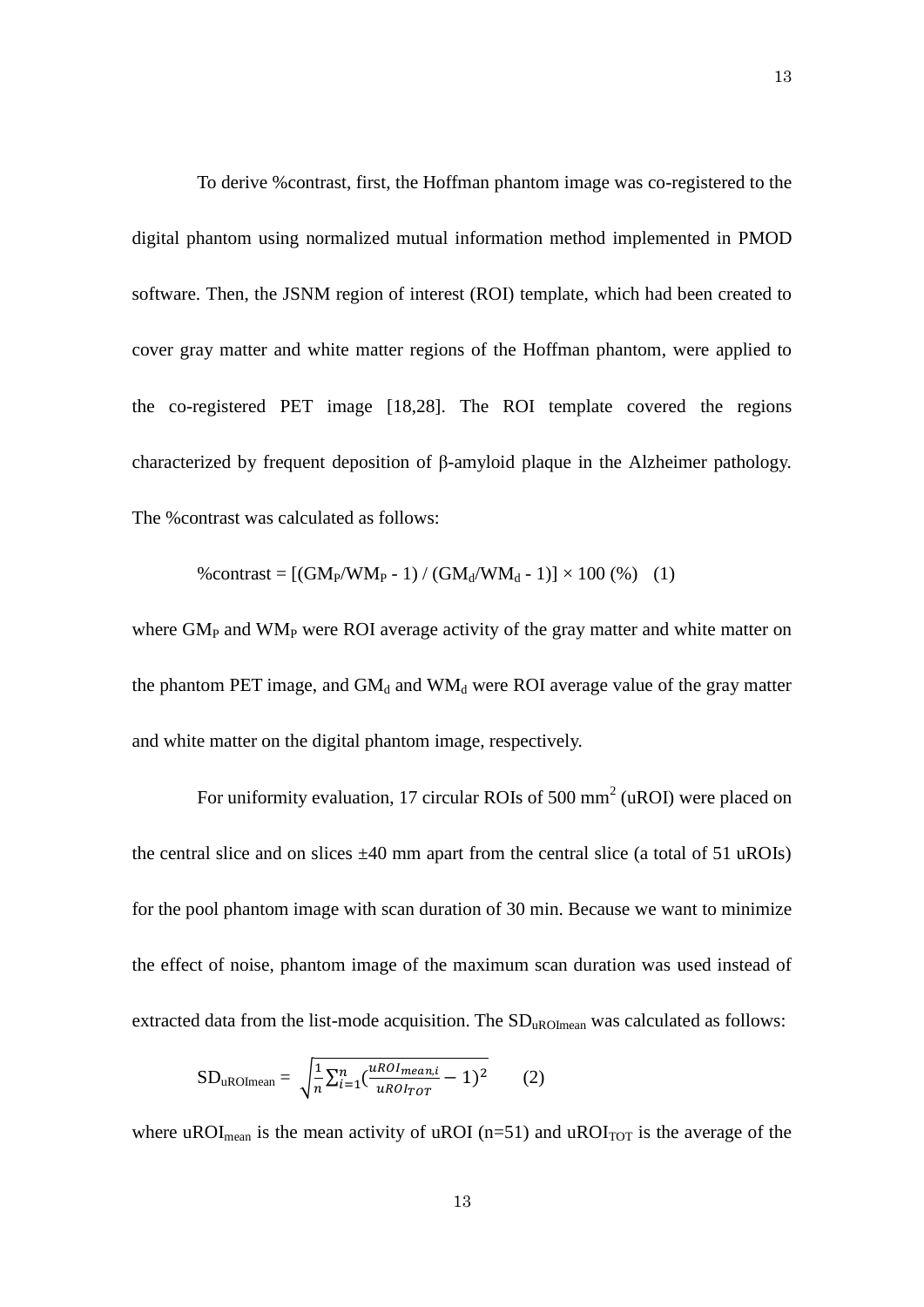51 uROImean.

For image noise evaluation, a circular 13-cm-diameter ROI (nROI) was placed on the center of the pool phantom image. The CV was then calculated as follows:

$$
CV = SD/nROI_{mean} \times 100\,(\%) \tag{3}
$$

where SD is the standard deviation of nROI activity and nROI<sub>mean</sub> is the mean of nROI activity.

The measured physical indicators were compared with the JSNM image quality acceptance criteria presented below.

- Spatial resolution: 8 mm FWHM or better spatial resolution in the Hoffman 3D brain phantom
- Contrast: 55% or better %contrast in the Hoffman 3D brain phantom
- Uniformity:  $SD_{uROImean} \leq 0.0249$  in the uniform cylindrical phantom, which corresponds to 95% of the uROI<sub>mean</sub> being distributed within  $1.00\pm0.05$  assuming normal distribution.
- Image noise:  $CV \le 15\%$  in the uniform cylindrical phantom

Optimal reconstruction parameters and post-filters were determined that satisfied the above criteria.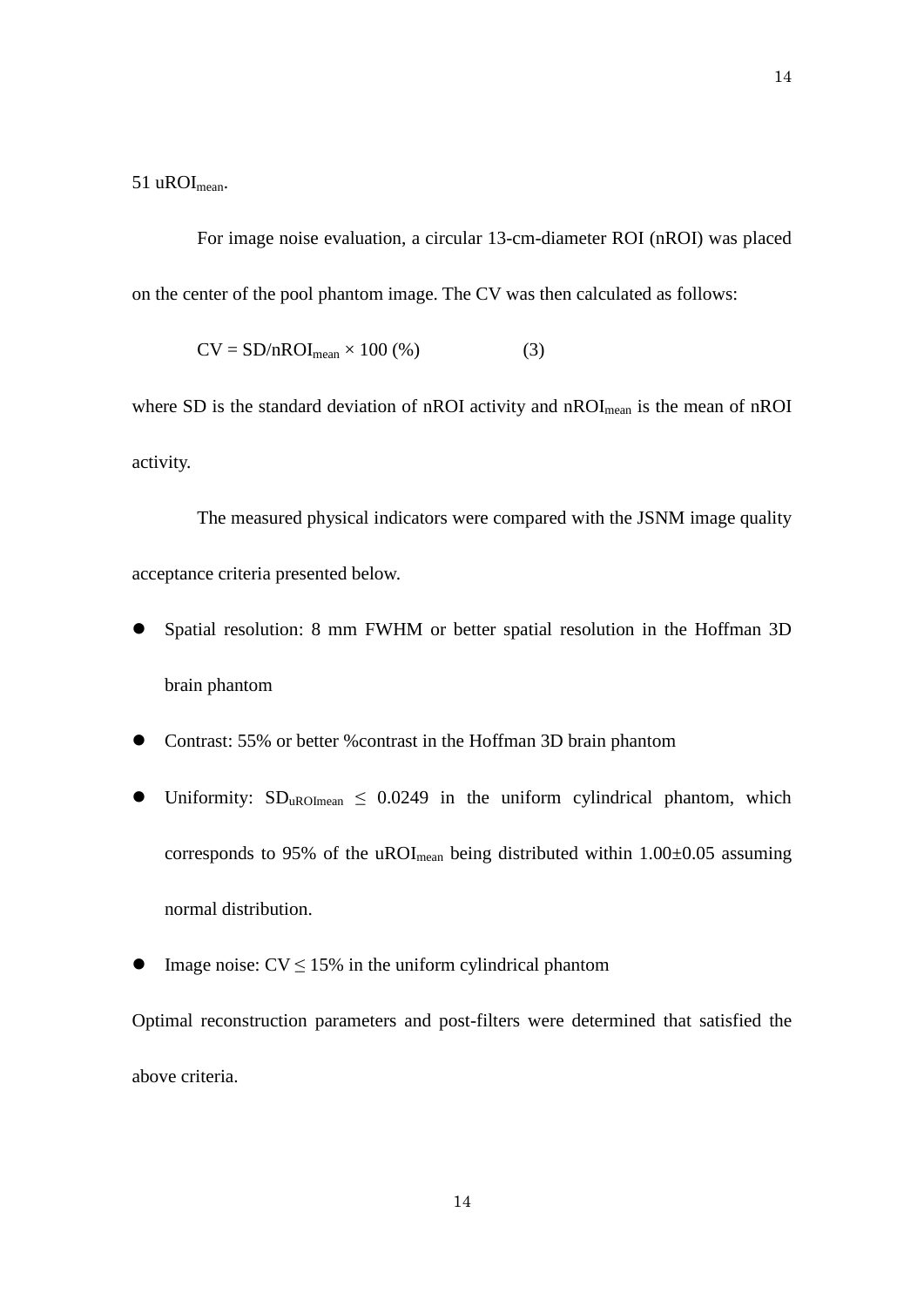# **Evaluation of Human Image Quality Based on Phantom Optimization**

As an exemplification of the phantom optimization, image quality was visually evaluated on a few representative human brain PET images of the four tracers that had been acquired in other research projects according to the imaging protocols shown in Table 1 and were reconstructed with the conditions optimized in the present phantom study.

*Profile of human images*. PET images of a total of 7 subjects obtained with the Discovery-690 scanner were evaluated: 1 with  $^{18}$ F-FDG, 2 with  $^{11}$ C-PiB, 2 with <sup>18</sup>F-florbetapir and 2 with <sup>18</sup>F-flutemetamol. The 2 subjects for each amyloid tracer injection were composed of 1 positive and 1 negative subject. The 7 subjects had been enrolled in other clinical studies and trials that had been approved by the ethics committee or the institutional review board of our institute, and all had signed an informed consent. The <sup>18</sup>F-FDG images had been acquired on a 32-year old normal subject in an investigator-sponsored study of our own program. The  ${}^{11}C$ -PiB images had been acquired on normal and AD subjects in another investigator-sponsored study. The  $18F$ -florbetapir and  $18F$ -flutemetamol images had been acquired on normal and AD subjects in the respective phase-II clinical trial of a PET diagnostic tracer sponsored by AVID/Eli Lilly and GE Healthcare, respectively. The use of those human images for the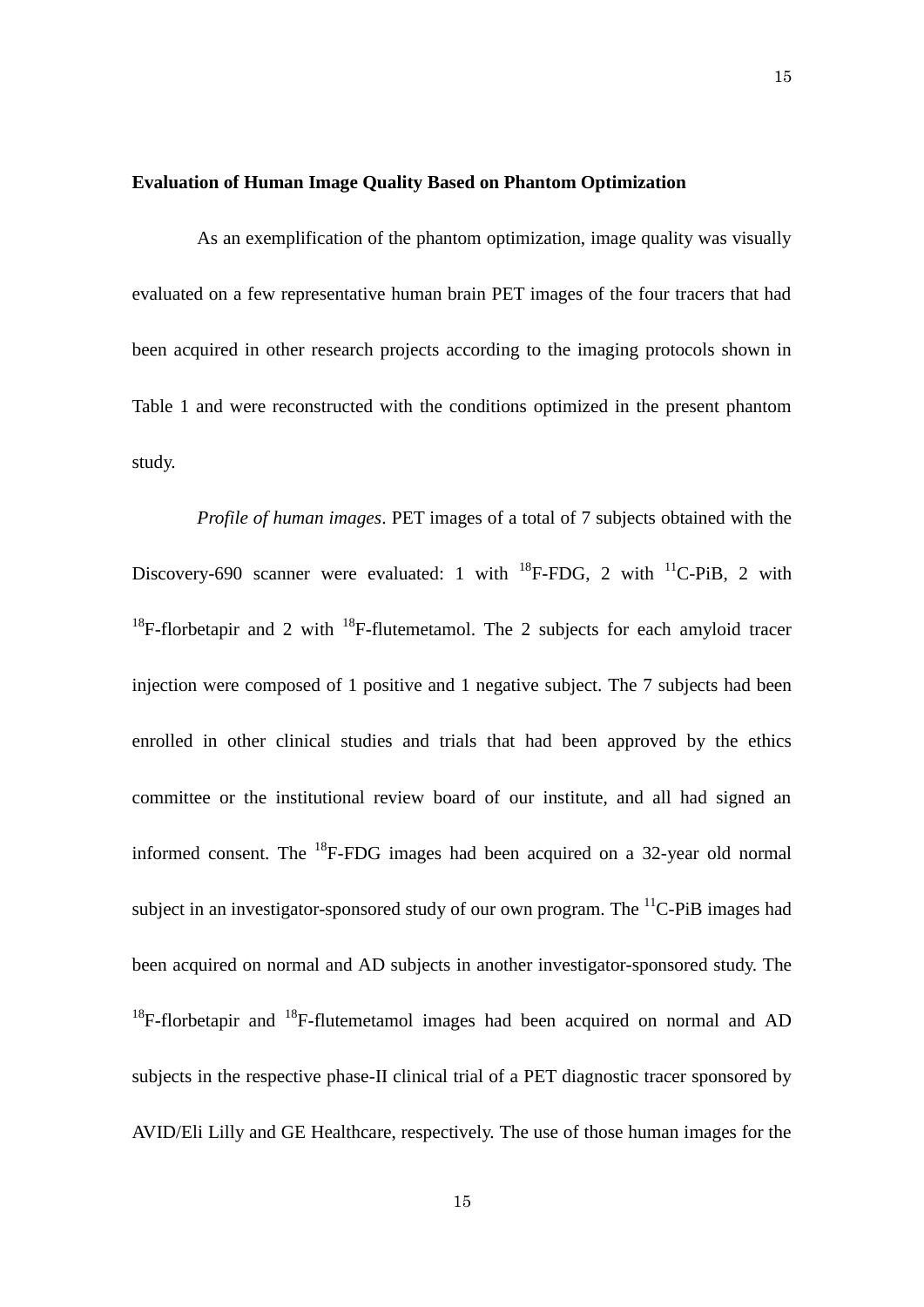present study was retrospective, and its results did not influence in any way the original clinical research and trials or further therapeutic decision making. The imaging protocol for each tracer is shown in Table 1. The human PET images were reconstructed with the optimal conditions determined by the present phantom study and the images were interpreted by 2 nuclear physicians regarding the quality and the presence of abnormal accumulation [29,30].

# **Effect of Reconstruction Parameters on Quantitative SUVR in <sup>11</sup>C-PiB Human Brain Imaging**

 *Image Acquisition*. The effect of reconstruction parameters on the quantitative SUVR measurement in  ${}^{11}$ C-PiB images was evaluated on a total of 10 subjects (mean age, 69.8 $\pm$ 9.3 y) who had undergone MRI and <sup>11</sup>C-PiB PET/CT in another study project. The original clinical study had been approved by the ethics committee, and all subjects had signed an informed consent form. The present data analysis was retrospective, and did not influence the original study or any further therapeutic decision making. The clinical diagnoses for these patients had been Alzheimer's disease  $(n = 1)$ , mild cognitive impairment (MCI) ( $n = 5$ ) and healthy control ( $n = 4$ ). The mini mental state examination (MMSE) [31], which is 30-points neuropsychological test used extensively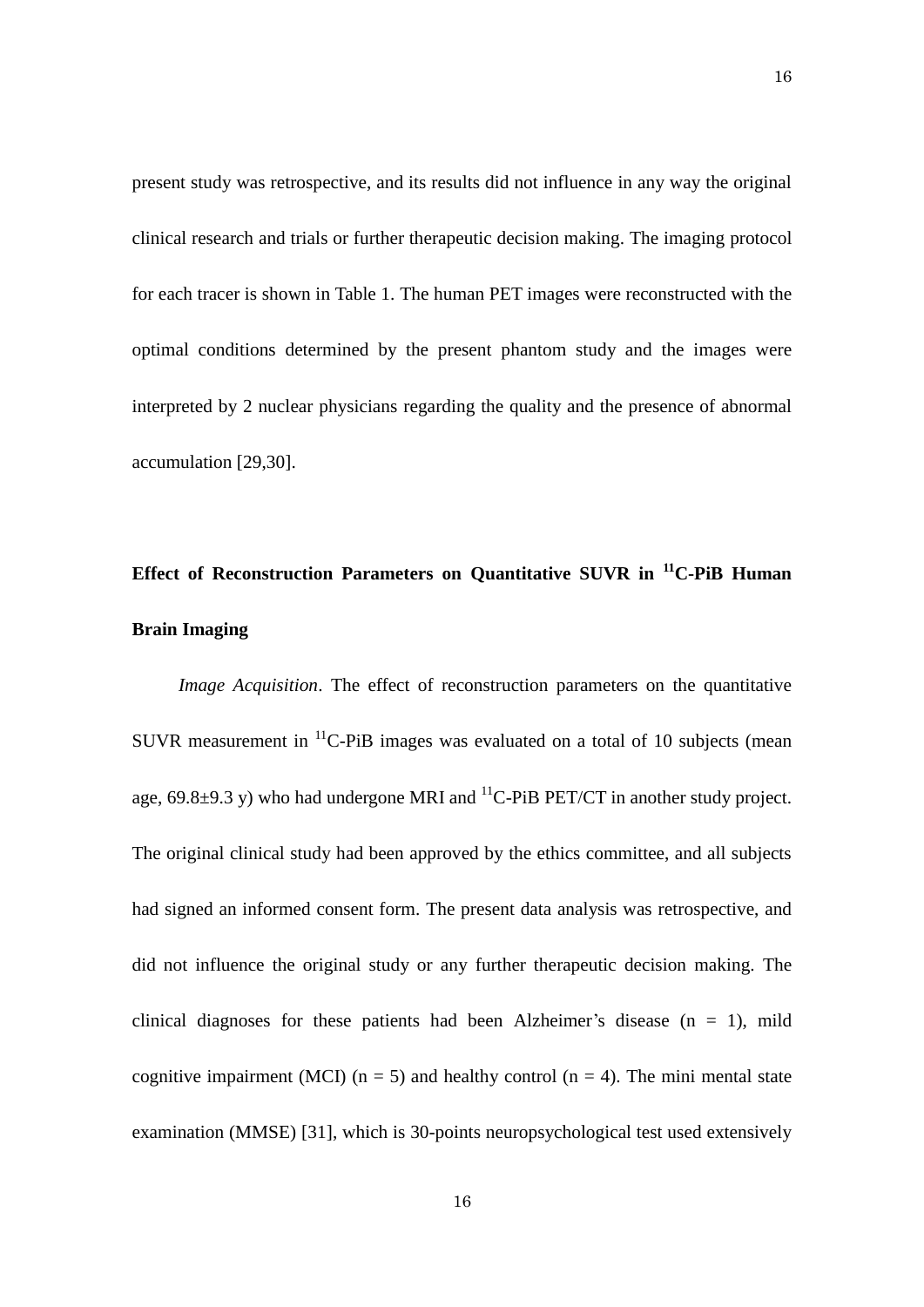in clinical and research settings to measure cognitive impairment, had been 21.0 for the AD patient,  $26.2\pm1.60$  for the MCI patients and  $29.8\pm0.43$  for the healthy control subjects (mean±SD).

The MRI data had been acquired on the 1.5 Tesla SIGNA EXCITE (GE Healthcare, Milwaukee, WI). Axial T1-weighted 3D-SPGR images had been acquired with the following parameter: TE/TR, Min/23.0 ms; slice thickness, 2.0 mm; FOV, 22.0 cm; number of slices, 80; bandwidth, 20.83 Hz; flip angle, 30°.

All patients had received an intravenous injection of 578.4±21.7 MBq (range, 543.5–624.5 MBq) of <sup>11</sup>C-PiB followed by a 3D emission scan of 20 min starting at 50 min post injection on the Discovery-690 scanner. For the present data analysis, the reconstruction parameters were varied so that the iterative updates (product of iterations and subsets) ranged from 4 to 128, and a 5mm-FWHM Gaussian post-filter was applied, whereas the original study had adopted 4 iterations, 16 subsets, and 5 mm FWHM Gaussian.

*Image Analysis*. Using PMOD ver3.4 software, probability maps of gray matter (GM) and white matter (WM) were calculated based on the individual 3D MR image. Then, the PET image of each subject was rigidly aligned to the MR image using the normalized mutual information method, and the stereotactic transformation between the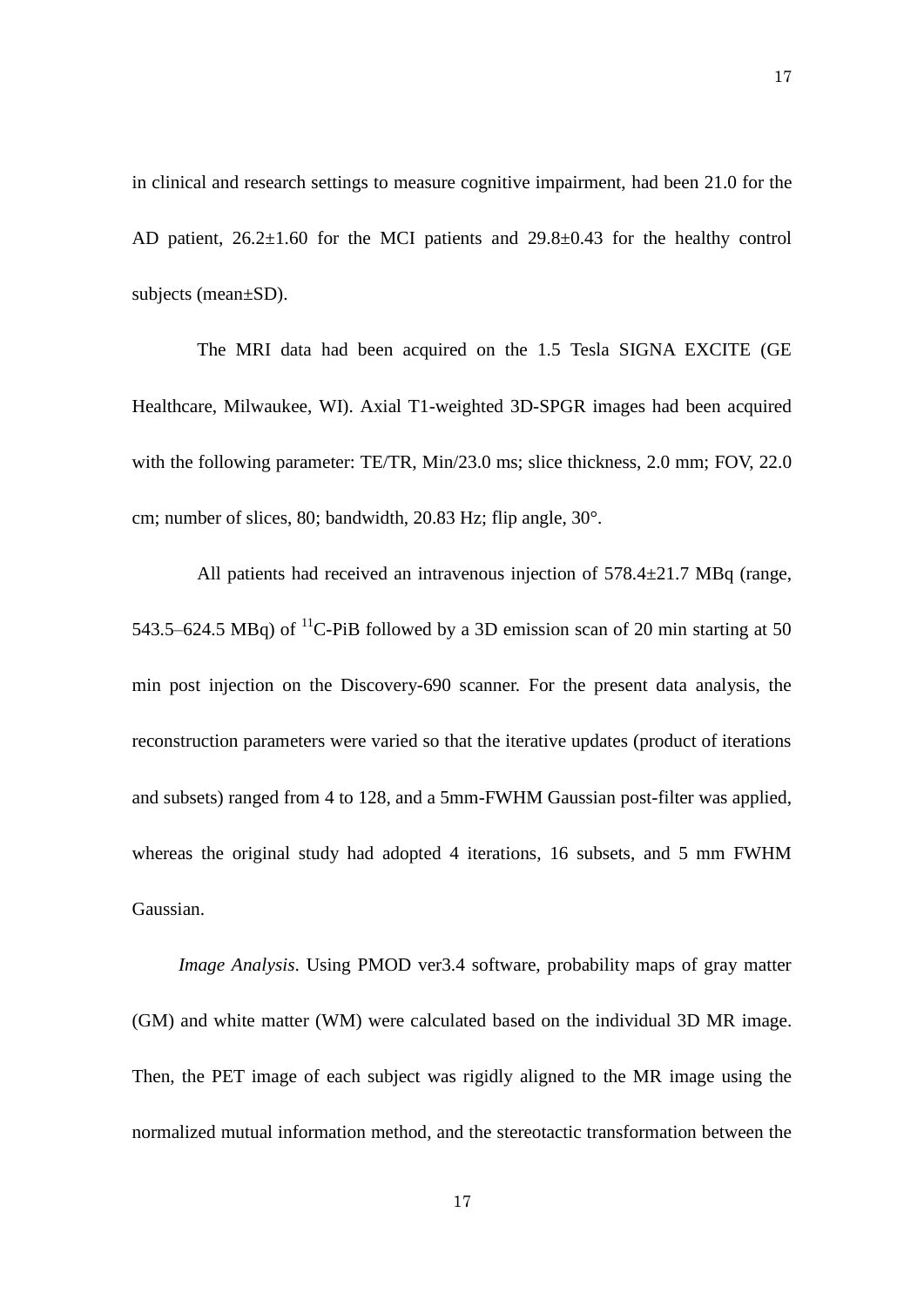subject MR and the standard Montreal Neurological Institute (MNI) template was performed to spatially normalize individual PET and MR images. The volume-of-interest (VOI) template of automatic-anatomic-labeling-merged (AAL-merged) atlas defined in PMOD was transformed into the subject PET images using the inverse transformation. The mean activities in the following regions were obtained: precuneus posterior cingulate, frontal cortex, lateral temporal cortex, parietal cortex, and cerebellar cortex. The SUVR was calculated as the average of each regional activity normalized by the mean activity of the cerebellar cortex.

# **Results**

# **Phantom Study**

Uniformity only slightly varied depending on the reconstruction parameters and strength of the post-filter, and satisfied the JSNM criteria in all reconstruction conditions. The uROI<sub>mean</sub> distributed within  $1.00\pm0.05$  and  $SD<sub>uROImean</sub>$  was 0.0116 under the optimized reconstruction condition determined below.

The spatial resolution correlated with %contrast and strongly depended on the reconstruction parameters and the post-filter. Because the spatial resolution achieved the JSNM criteria (≤ 8mm FWHM) whenever the %contrast satisfied the criteria, the results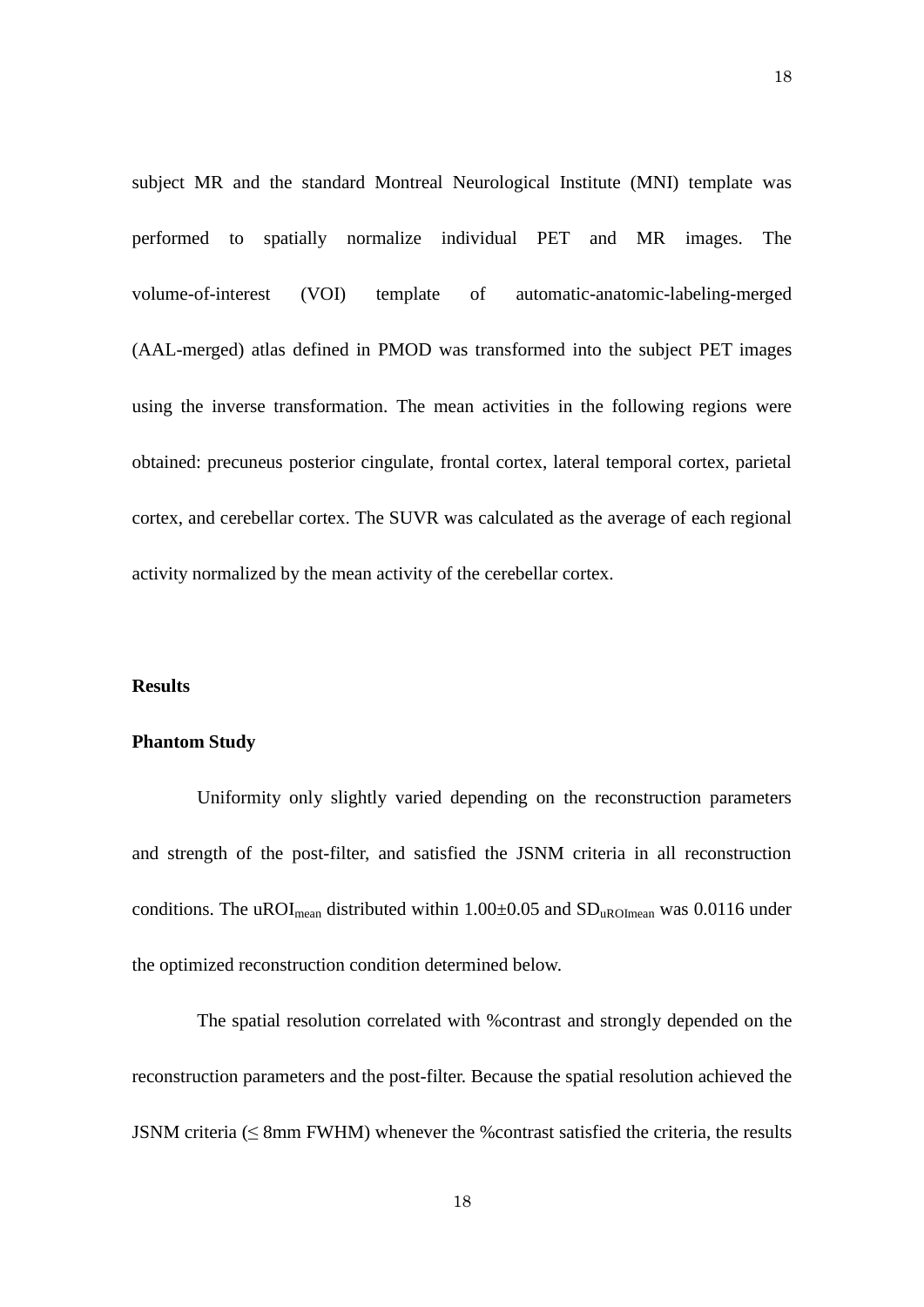of the spatial resolution were presented only for the optimal reconstruction conditions as determined below.

Fig. 1AB shows the %contrast and CV as a function of the number of iterative updates (product of iterations and subsets) computed on the phantom images acquired in the condition of each tracer. The phantom images for the three amyloid tracers, but not for <sup>18</sup>F-FDG, were treated with a post-filter of 5 mm FWHM Gaussian, which was determined as described below. The %contrast increased as the number of iterative updates increased, but approached a plateau after 60 updates for all tracers. The CV, representing image noise, increased as the iterative updates increased as a trade-off between %contrast and CV, but was well below the JSNM criteria below 80 updates. Based on these results, we chose the iterative updates of 64 (4 iterations and 16 subsets) as the optimal reconstruction parameters, with which both %contrast (59.2% to 65.9%) and CV (6.5% to 10.7%) satisfied the JSNM criteria ( $\geq$ 55% and  $\leq$ 15%, respectively) for all tracers.

Fig. 1CD shows the effect of the post-filter on the %contrast and CV at iterative updates of 64. As the strength of the filter increased, both %contrast and CV decreased. Sufficient %contrast was obtained at 6 mm or less FWHM. Sufficient CV was also obtained for the phantom image for <sup>18</sup>F-FDG without Gaussian filter. On the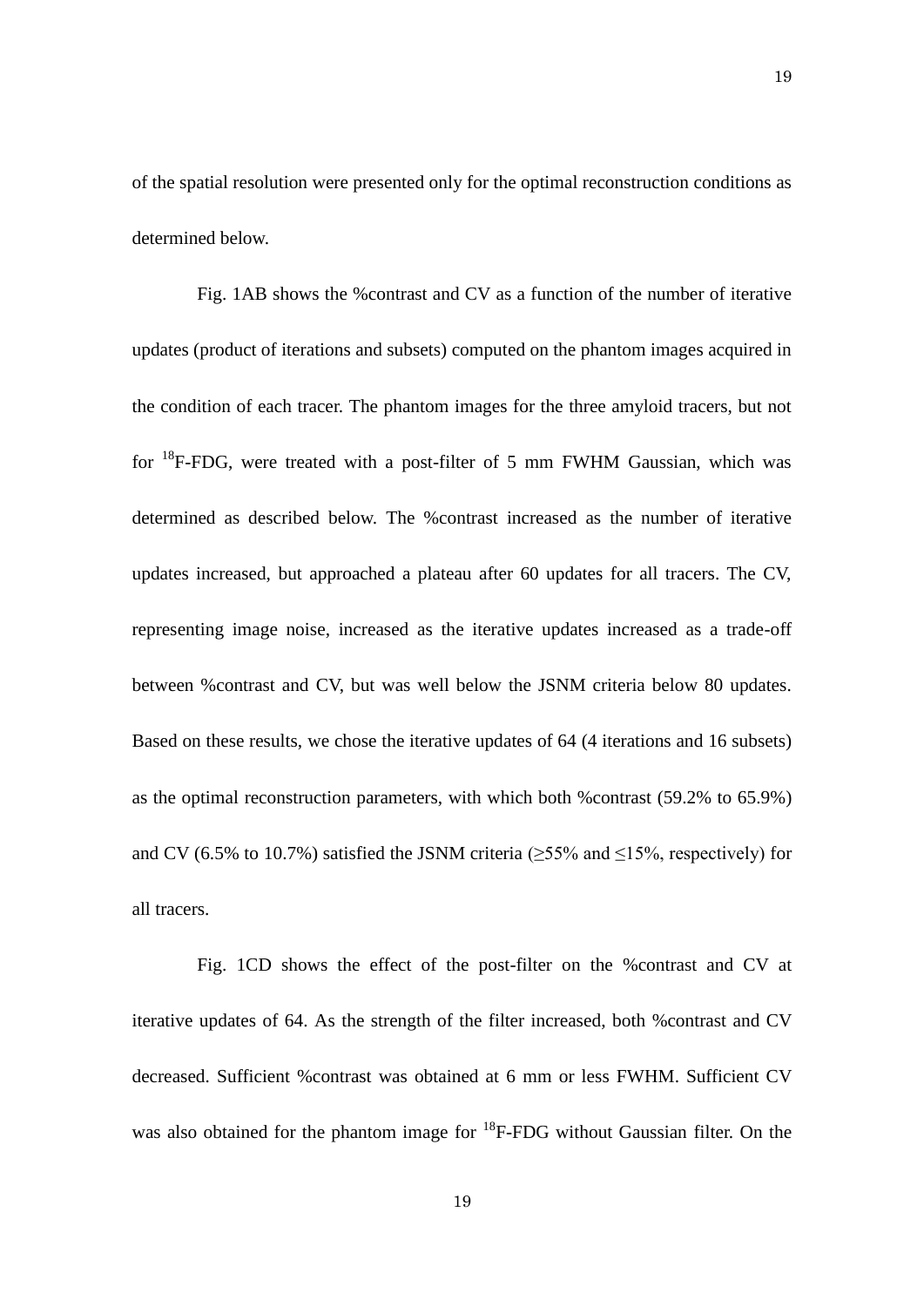other hand, acceptable CV was obtained at 4 mm or stronger post-filter for amyloid tracers including <sup>11</sup>C-PiB. Therefore, we chose 5 mm FWHM Gaussian post-filter for the three amyloid tracers, considering the balance between %contrast and CV.

In summary, sufficient image quality was obtained at iterative updates of 60 to 80 without post-smoothing in the phantom images for brain <sup>18</sup>F-FDG PET. An additional Gaussian filter of 4 to 6 mm FWHM was suitable for the phantoms images representing  $^{11}$ C-PiB,  $^{18}$ F-florbetapir and  $^{18}$ F-flutemetamol for amyloid imaging. Based on these data, we determined the following parameters as the optimum condition: 4 iterations, 16 subsets without post-filter for  ${}^{18}$ F-FDG and the same reconstruction with a post-filter of 5 mm FWHM Gaussian (Fig. 2). On the other hand, both of spatial resolution and  $SD<sub>uROImean</sub>$  were satisfied with the criteria if the images were reconstructed with the optimal conditions. The number of iterations and subsets were all the same on all tracers for practical reasons. The four physical indicators on all images met the JSNM criteria when the above optimal reconstruction conditions were used.

## **Clinical Study for Image Quality**

Fig. 3 shows representative human brain images acquired with  ${}^{18}$ F-FDG,  $11^1$ C-PiB,  $18^1$ F-florbetapir and  $18^1$ F-flutemetamol specified in Table 1 and reconstructed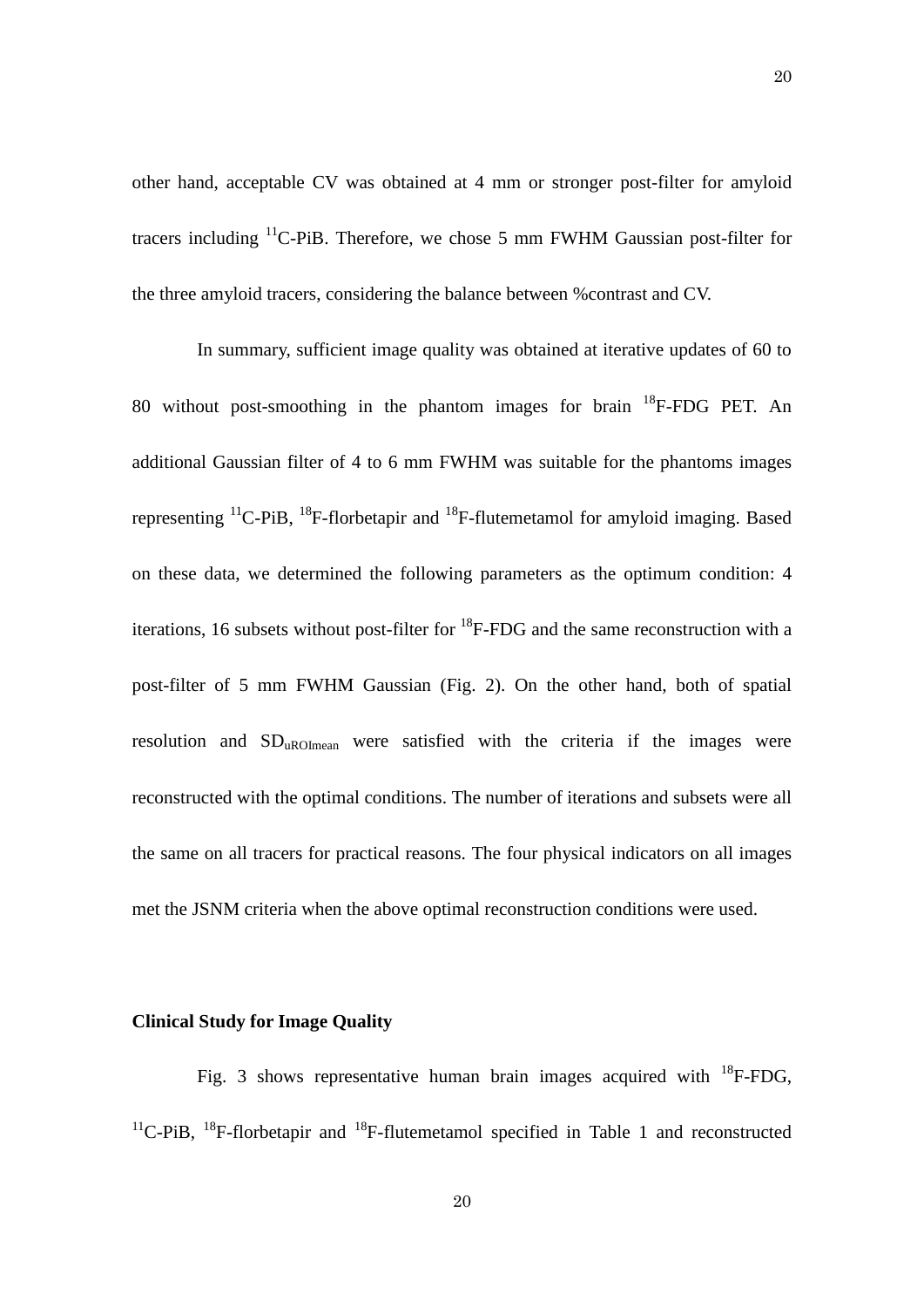with the conditions determined by the present phantom study. The display condition for  $18F$ -florbetapir and  $18F$ -flutemetamol images followed the guideline information by the vendor of each tracer [29,30]. All images were of sufficient image quality for diagnosis of positive or negative deposition according to the 2 nuclear physicians.

The effects of the number of iterations and subsets on the  ${}^{11}$ C-PiB-PET images of a positive case are shown in Fig. 4. As the number of iterative updates increased, the image contrast increased and the image noise worsened.

# **Clinical Study for Quantitative Assessment**

Fig. 5 shows SUVR as a function of the number of iterative update for the  $11$ <sup>C</sup>-PiB PET images of the 10 subjects. For the updates under 30, SUVR slightly increased as the iterative updates increased for the positive subjects. On the other hand, for the negative subjects, the SUVR slightly decreased as the iterative updates increased. The SUVR was almost stable in case of 50 iterative updates or higher irrespective of positive or negative deposition, although image resolution and noise were variable.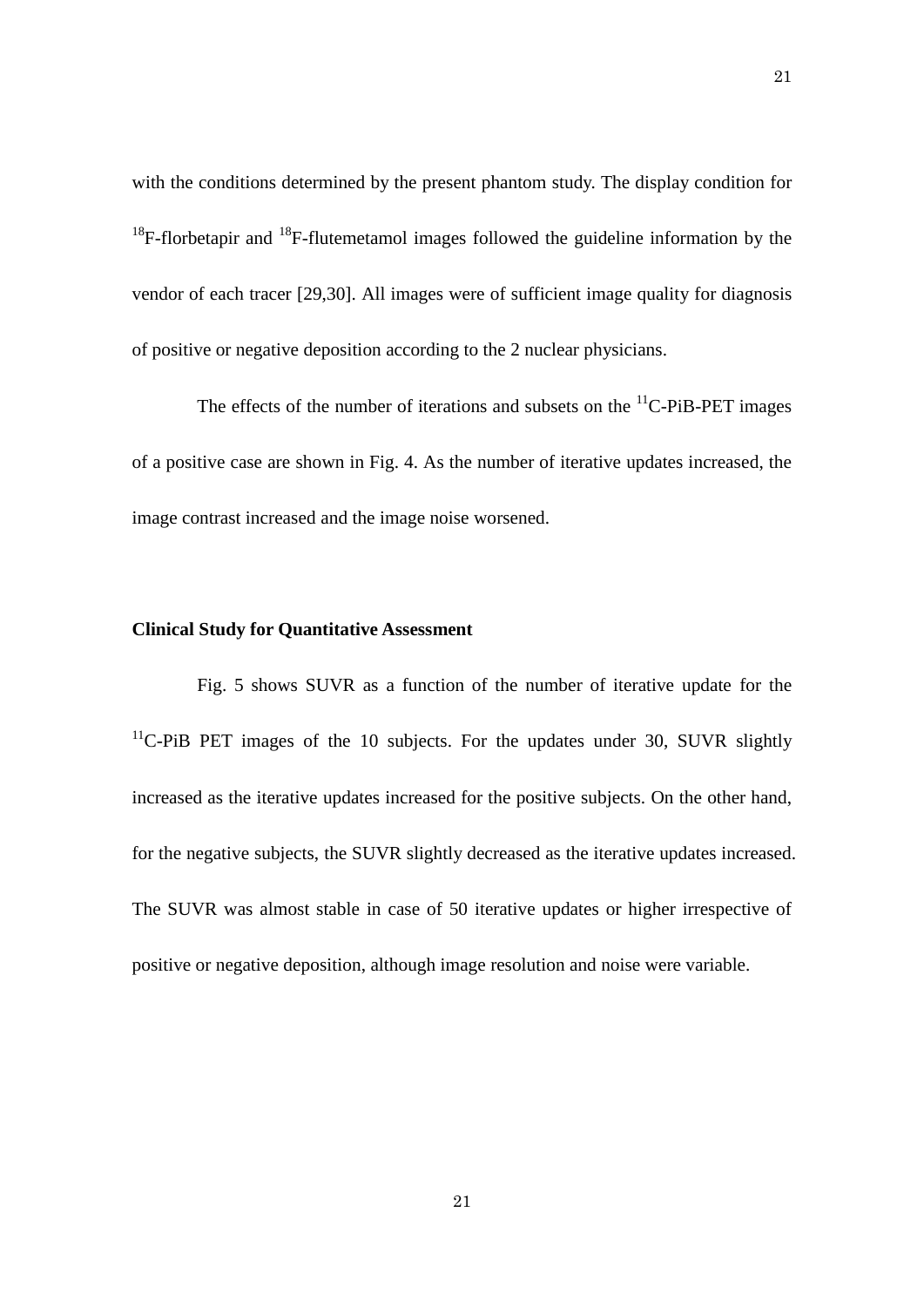# **Discussion**

In this study, we evaluated image quality and determined optimal image reconstruction conditions for brain  ${}^{18}F$ -FDG and amyloid PET imaging with Discovery-690 PET/CT camera and demonstrated applicability of the JSNM phantom criteria to the camera model. We confirmed the quality of the human images with  $18F-FDG$ ,  $11^1C-PiB$ ,  $18F-florbetapir$  and  $18F-flutemetamol$  acquired and reconstructed with the optimized conditions. We also found that SUVR, a quantitative metric of amyloid deposition, was stable with a wide range of reconstruction parameters for human  $11$ <sup>C</sup>-PiB images if the quality of the phantom image tested under those reconstruction parameters satisfied the JSNM criteria. These results indicated applicability of the JSNM phantom criteria to optimization of reconstruction conditions for brain <sup>18</sup>F-FDG and amyloid PET imaging.

Our spatial resolution estimation method is similar to the "high frequency correction" of Joshi, et al [9] except that we use visual similarity while they used least squares, and the JSNM phantom test procedure adopts visual similarity. We think that visual similarity would be more robust to noise and that it would better deal with actual research and clinical situations, where visual image interpretation is essential. As a matter of fact, visual similarity (and least squares as well) is influenced by factors other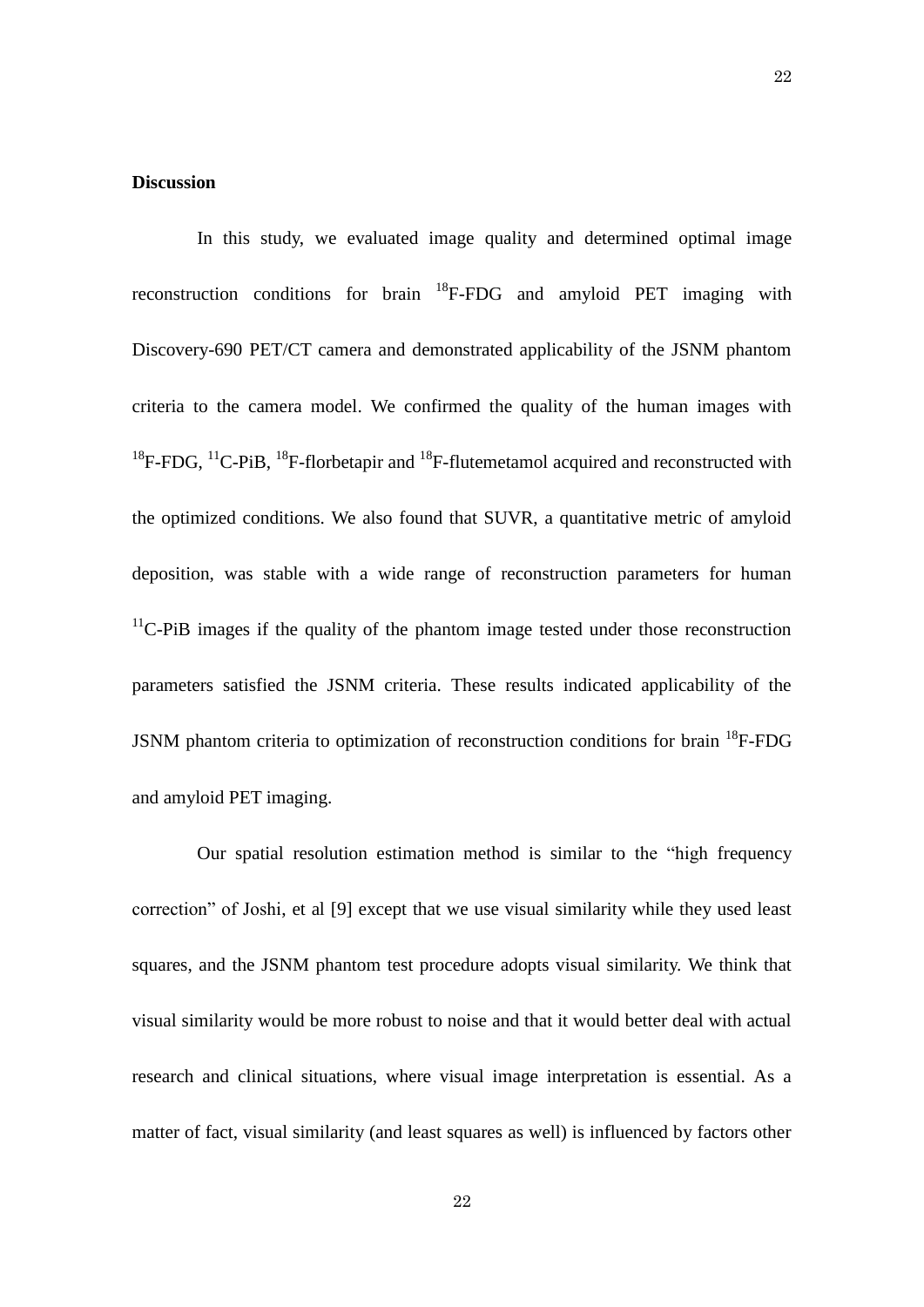than resolution, such as scatter and noise. This may be one of the reasons that the estimated resolution in Fig 2 does not match the formula of the root of sum of squared FWHM's [9]. In addition, the formula assumes that the image point spread function is Gaussian, which is not exactly true in actual PET images.

The scan time for  $^{18}F$ -FDG and  $^{18}F$ -florbetapir was 30 min and 20 min in the JSNM standard, but was shortened to 15 min and 10 min, respectively, in the present study according to the clinical study protocols, the images of which were evaluated in the present study. The JSNM standards allow adjusting the scan time according to the clinical study protocol and depending on the intrinsic performance of the PET camera as long as the phantom data satisfy the criteria. The present results indicated that sufficient quality was obtainable with the shortened scan time using the Discovery-690 PET/CT camera. This agrees with the JSNM statement that the standards and phantom criteria may be updated in the future when old cameras are replaced by newer models having better intrinsic performance [18].

Reconstruction conditions determine the balance between image spatial resolution and noise, which are both important factors for visual quality and quantitative capability in brain  $^{18}$ F-FDG and amyloid PET images [9]. Image noise can be suppressed at the sacrifice of deteriorating image resolution either by reducing the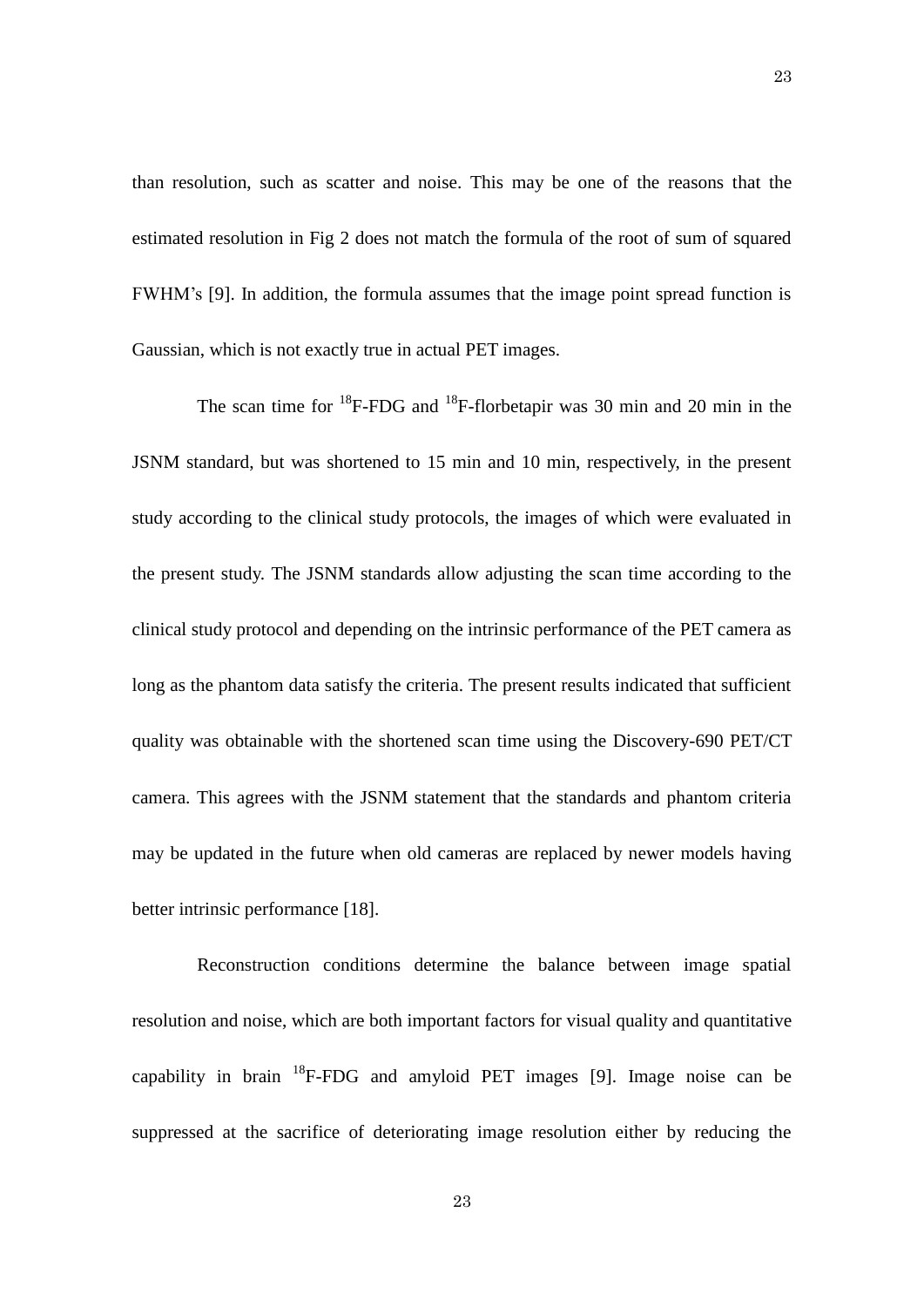iterative updates or by applying a stronger post-filter. While optimum reconstruction conditions depend on the count statistics and therefore on the tracer, we decided on the same iterative updates for the four tracers for simplicity and adjusted the noise for the three amyloid tracers using a post-filter in the present study. An alternative might have been using different iterative updates for each of the four tracers. Since <sup>18</sup>F-FDG and amyloid scans are often performed together, our simplification approach may help avoid mistakes in the PET data reconstruction.

We found that sufficient image quality was obtained at the iterative update of 60~80 with OSEM in the present study. Furthermore, image noise deteriorated but contrast only slightly increased as the iterative update increased at more than 60 updates. We decided on iteration=4 and subset=16, which is the set of parameters used by many investigators that makes the iterative updates of 64 [32,33], because smaller number of iterations and larger number of subsets make the computation faster than the other way round.

The present study also examined the effect of reconstruction conditions on the SUVR of <sup>11</sup>C-PiB images and found stability of the value over a wide range of reconstruction conditions around the optimum condition. This suggests that SUVR is a robust measure of the cortical uptake of amyloid tracer and is less sensitive to image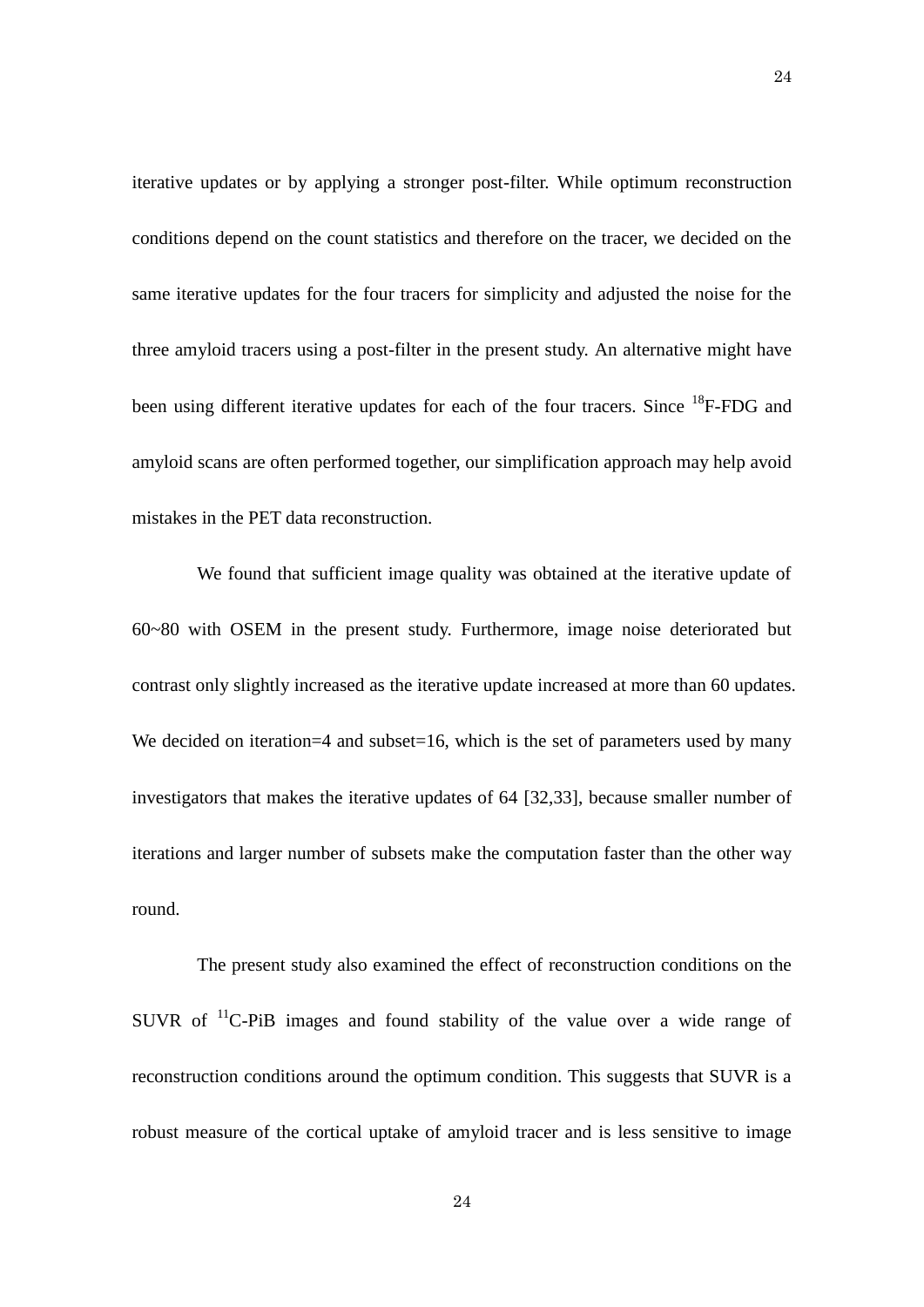resolution and noise. This supports the validity of SUVR in multicenter studies, which is used for evaluation of treatment response as well as an aid to visual interpretation of positivity/negativity [5,34,35].

In multicenter studies on the brain  $^{18}$ F-FDG and amyloid PET [2,8,36], the central PET imaging core lab usually takes charge of the image quality control and determines acquisition and reconstruction conditions for each PET camera based on the phantom tests on site [8]. However, the phantom criteria and the details of the actual acquisition and reconstruction conditions for each participating PET camera are usually not published, especially in industry-sponsored clinical trial. The ADNI and J-ADNI team has published such detailed information of their studies [16,33,37], which was of great use when JSNM committee determined the phantom criteria. In the present study that also dealt with  $^{18}$ F-labeled PET tracers, we were able to obtain information of the acquisition time and reconstruction conditions for  $^{18}$ F-florbetapir and  $^{18}$ F-flutemetamol scans with the Discovery-690 PET/CT from the sponsor of the respective clinical trials. Because those multicenter studies and clinical trials provide evidence of the efficacy of the PET scans and new tracers, it is desirable for the investigators and sponsors to publish such information.

One of the limitations of this study may be the difference in the count rate, or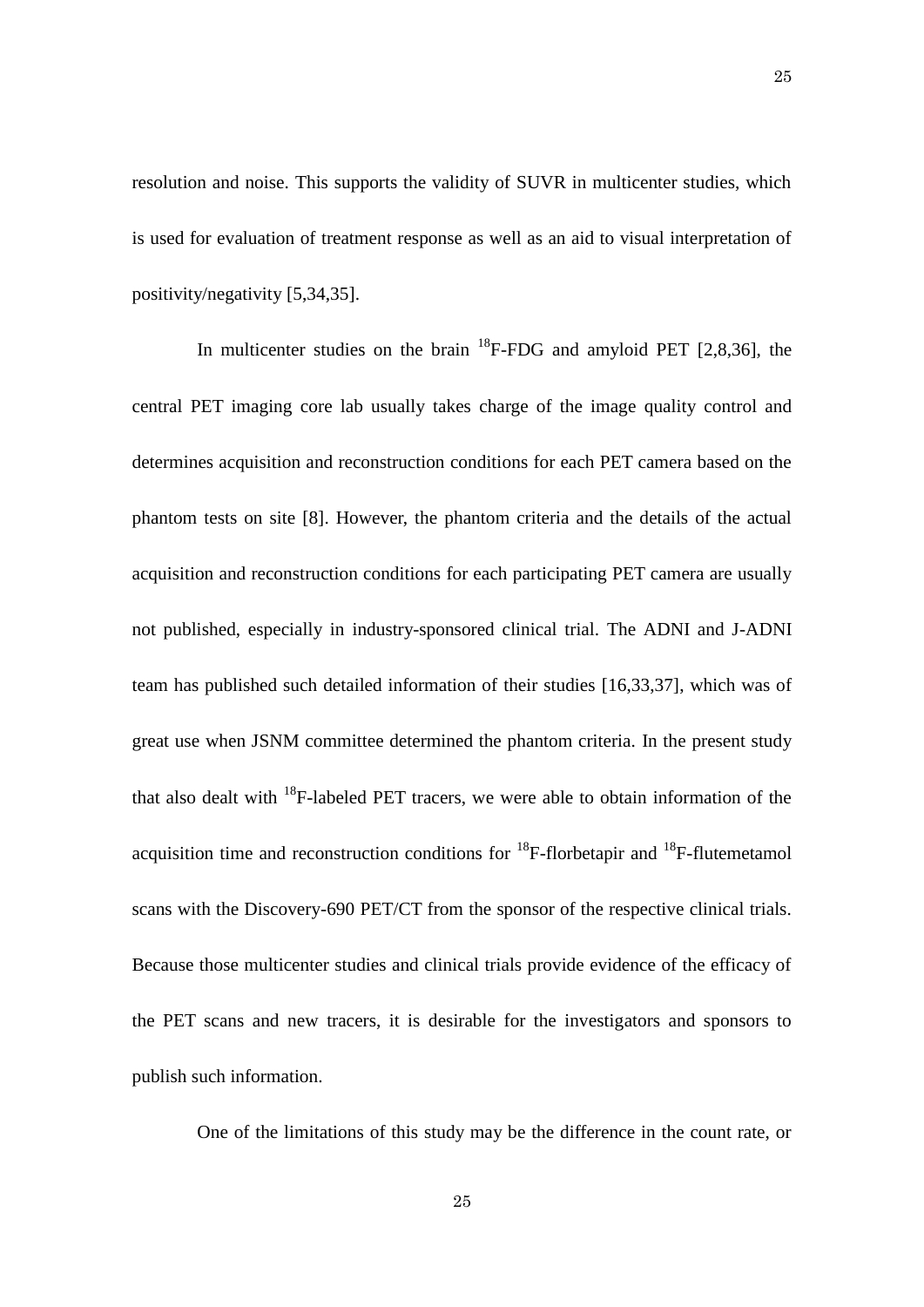the activity that exists in the brain, between the phantom and the actual clinical condition. The JSNM phantom procedure ignores this point and only adjusts the decay-incorporated product of the activity and data acquisition time (number of disintegration) so that the phantom data for all tracers could be acquired in one scan. To confirm the influence of activity and acquisition time, we repeatedly scanned a pool phantom containing <sup>11</sup>C solution as it decayed and found that image noise was almost constant if the integration of activity and acquisition time is the same. Therefore, we believe that the phantom containing 40 MBq of  $^{18}F$  and scanned for 65 sec is equivalent to that with 3 MBq of <sup>11</sup>C for 1200 sec, at least using a Discovery-690 PET/CT having a good count rate characteristic covering that range of count rates. Therefore, we judged that the present phantom study was validated for assessing the image quality of the multiple tracers.

Another limitation was simple visual evaluation of human image quality. Quantitative assessments of human image quality such as contrast and image noise were not performed because the true value of human images was unknown. In fact, the ADNI quality control core evaluated not quantitatively but the number of coincidence events, artifact and header description for human image quality [8]. More rigorous methods such as receiver-operating-characteristic (ROC) analysis may be suitable for human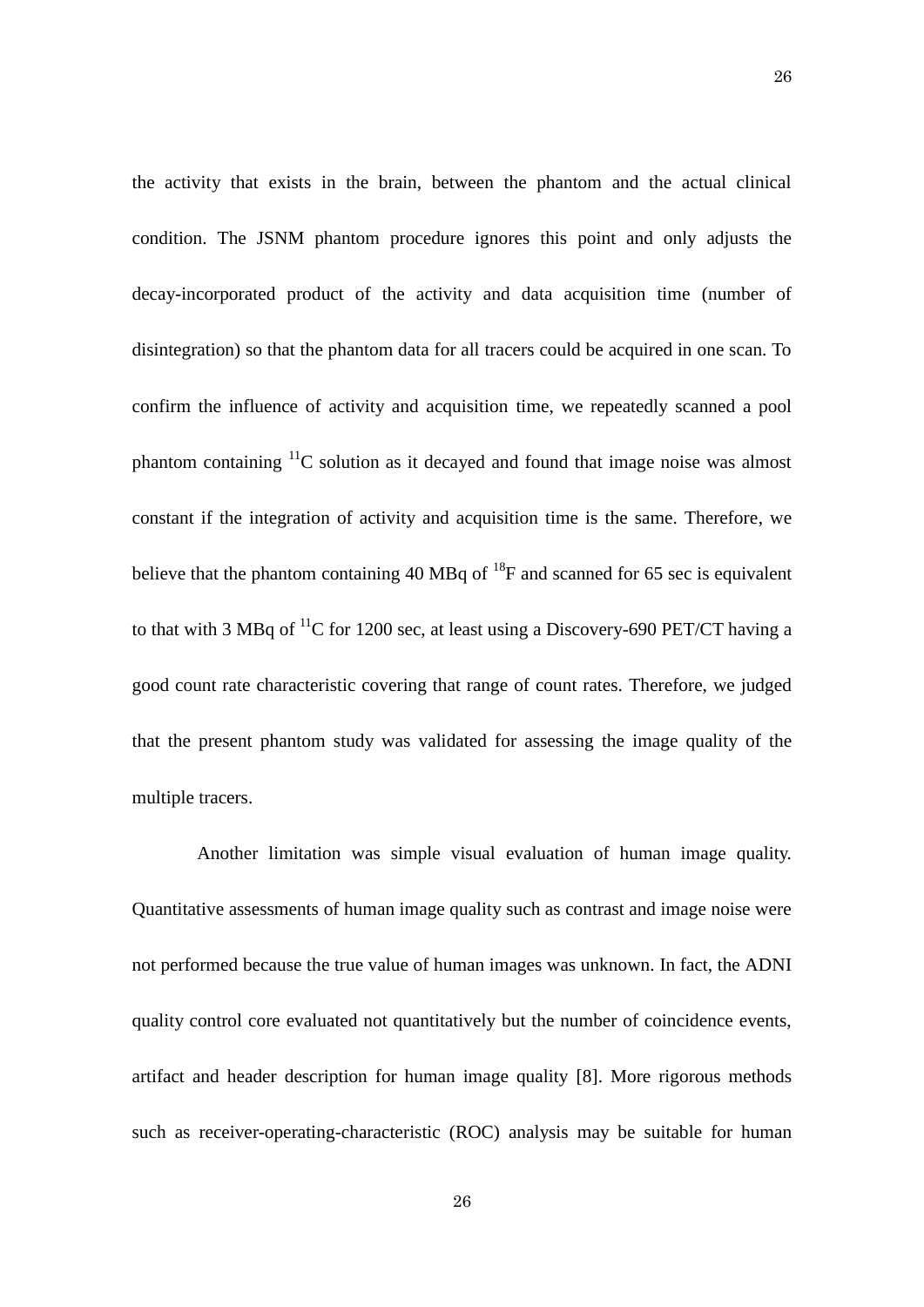image quality evaluation.

# **Conclusions**

We optimized image reconstruction conditions for brain  $^{18}$ F-FDG,  $^{11}$ C-PiB,  $18F$ -florbetapir and  $18F$ -flutemetamol PET imaging based on the JSNM phantom test procedures and criteria. With the optimal reconstruction conditions determined in this way, sufficient image quality was obtained on the respective human PET images and stable SUVR was obtained as a quantitative metric of amyloid deposition. This supports the feasibility of the phantom criteria for standardization and harmonization of brain <sup>18</sup>F-FDG and amyloid PET imaging for multi-center studies.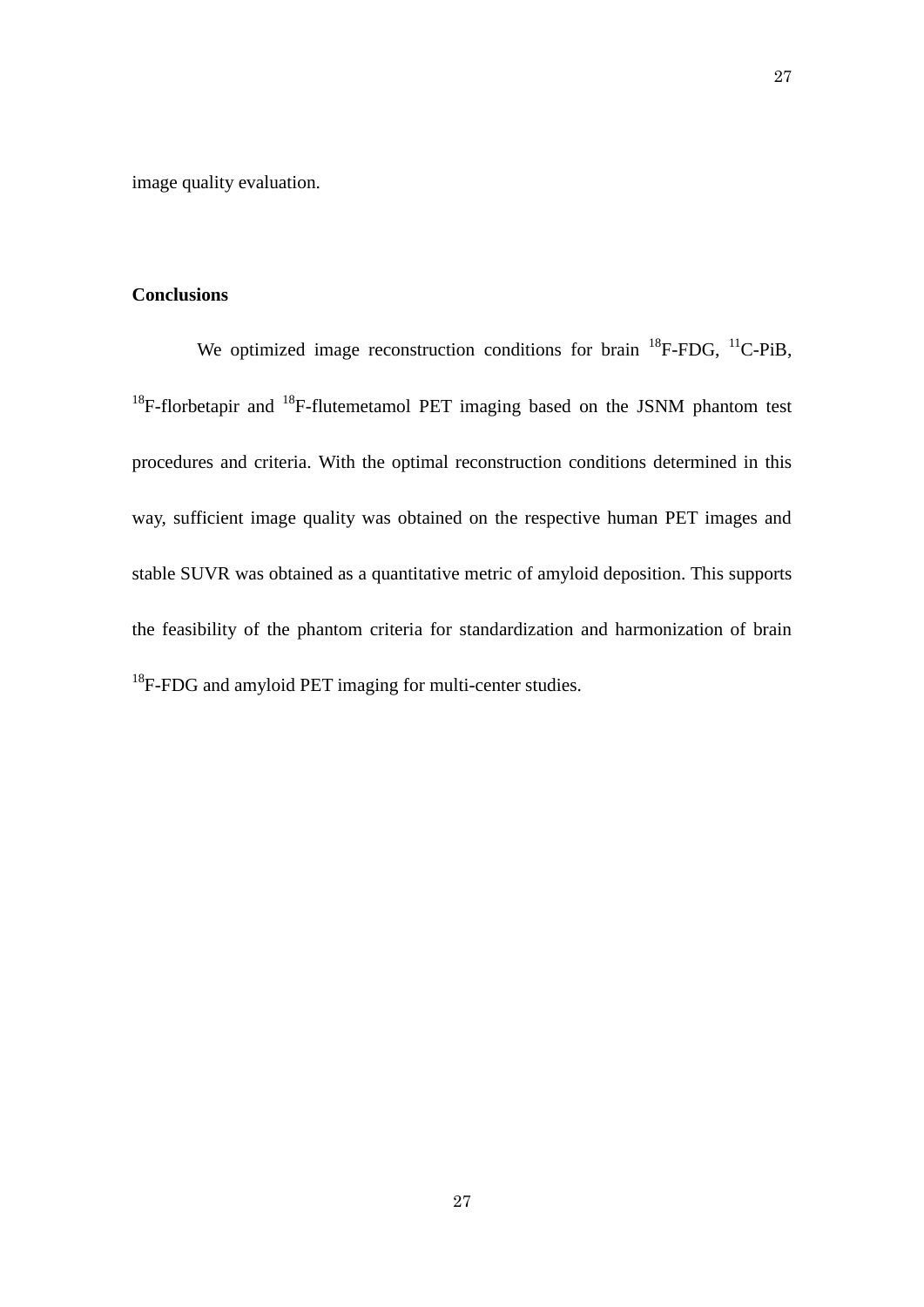## **References**

1. Ng S, Villemagne VL, Berlangieri S, Lee ST, Cherk M, Gong SJ, et al. Visual assessment versus quantitative assessment of 11C-PIB PET and 18F-FDG PET for detection of Alzheimer's disease. J Nucl Med. 2007;48:547–52.

2. Doody RS, Thomas RG, Farlow M, Iwatsubo T, Vellas B, Joffe S, et al. Phase 3 trials of solanezumab for mild-to-moderate Alzheimer's disease. N Engl J Med. 2014;370:311–21.

3. Rowe CC, Villemagne VL. Brain Amyloid Imaging. J Nucl Med. 2011;52:1733–40.

4. Wong DF, Rosenberg PB, Zhou Y, Kumar A, Raymont V, Ravert HT, et al. In vivo imaging of amyloid deposition in Alzheimer disease using the radioligand 18F-AV-45 (flobetapir [corrected] F 18). J Nucl Med. 2010;51:913–20.

5. Vandenberghe R, Van Laere K, Ivanoiu A, Salmon E, Bastin C, Triau E, et al. 18F-flutemetamol amyloid imaging in Alzheimer disease and mild cognitive impairment: a phase 2 trial. Ann Neurol. 2010;68:319–29.

6. Villemagne VL, Ong K, Mulligan RS, Holl G, Pejoska S, Jones G, et al. Amyloid imaging with (18)F-florbetaben in Alzheimer disease and other dementias. J Nucl Med. 2011;52:1210–7.

7. Lowe VJ, Kemp BJ, Jack CR Jr, Senjem M, Weigand S, Shiung M, et al. Comparison of 18F-FDG and PiB PET in cognitive impairment. J Nucl Med. 2009;50:878–86.

8. Jagust WJ, Bandy D, Chen K, Foster NL, Landau SM, Mathis CA, et al. The Alzheimer's Disease Neuroimaging Initiative positron emission tomography core. Alzheimers. Dement. 2010;6:221–9.

9. Joshi A, Koeppe RA, Fessler JA. Reducing between scanner differences in multi-center PET studies. Neuroimage. 2009;46:154–9.

10. Iwatsubo T. Japanese Alzheimer's Disease Neuroimaging Initiative: present status and future. Alzheimers Dement. 2010;6:297–9.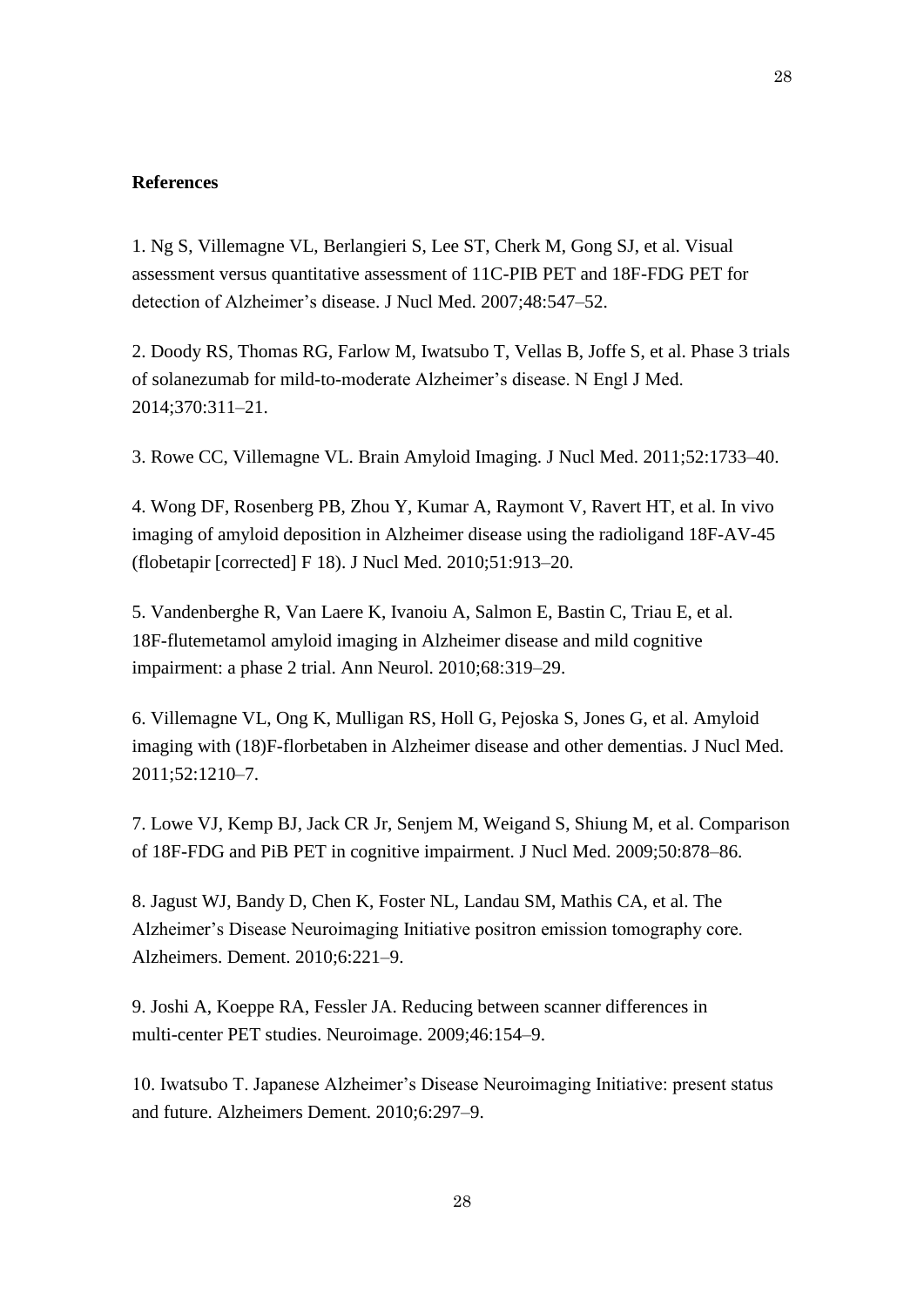11. Akamatsu G, Ishikawa K, Mitsumoto K, Taniguchi T, Ohya N, Baba S, et al. Improvement in PET/CT image quality with a combination of point-spread function and time-of-flight in relation to reconstruction parameters. J Nucl Med. 2012;53:1716–22.

12. Lasnon C, Desmonts C, Quak E, Gervais R, Do P, Dubos-Arvis C, et al. Harmonizing SUVs in multicentre trials when using different generation PET systems: prospective validation in non-small cell lung cancer patients. Eur J Nucl Med Mol Imaging. 2013;40:985–96.

13. van Berckel BN, Ossenkoppele R, Tolboom N, Yaqub M, Foster-Dingley JC, Windhorst AD, et al. Longitudinal amyloid imaging using 11C-PiB: methodologic considerations. J Nucl Med. 2013;54:1570–6.

14. Kemppainen NM, Scheinin NM, Koivunen J, Johansson J, Toivonen JT, Någren K, et al. Five-year follow-up of 11C-PIB uptake in Alzheimer's disease and MCI. Eur J Nucl Med Mol Imaging. 2014;41:283–9.

15. Leinonen V, Rinne JO, Virtanen KA, Eskola O, Rummukainen J, Huttunen J, et al. Positron emission tomography with [18F]flutemetamol and [11C]PiB for in vivo detection of cerebral cortical amyloid in normal pressure hydrocephalus patients. Eur J Neurol. 2013;20:1043–52.

16. Ikari Y, Nishio T, Makishi Y, Miya Y, Ito K, Koeppe RA, et al. Head motion evaluation and correction for PET scans with 18F-FDG in the Japanese Alzheimer's disease neuroimaging initiative (J-ADNI) multi-center study. Ann Nucl Med. 2012;26:535–44.

17. Landau SM, Breault C, Joshi AD, Pontecorvo M, Mathis CA, Jagust WJ, et al. Amyloid-β imaging with Pittsburgh compound B and florbetapir: comparing radiotracers and quantification methods. J Nucl Med. 2013;54:70–7.

18. Standard PET imaging protocols and phantom test procedures and criteria: executive summary. Japanese Society of Nuclear Medicine website. http://www.jsnm.org/system/files/StandardPETProtocolPhantom20141225.pdf. Accessed May 29, 2015.

19. Bettinardi V, Presotto L, Rapisarda E, Picchio M, Gianolli L, Gilardi MC. Physical performance of the new hybrid PET∕CT Discovery-690. Med Phys. 2011;38:5394–411.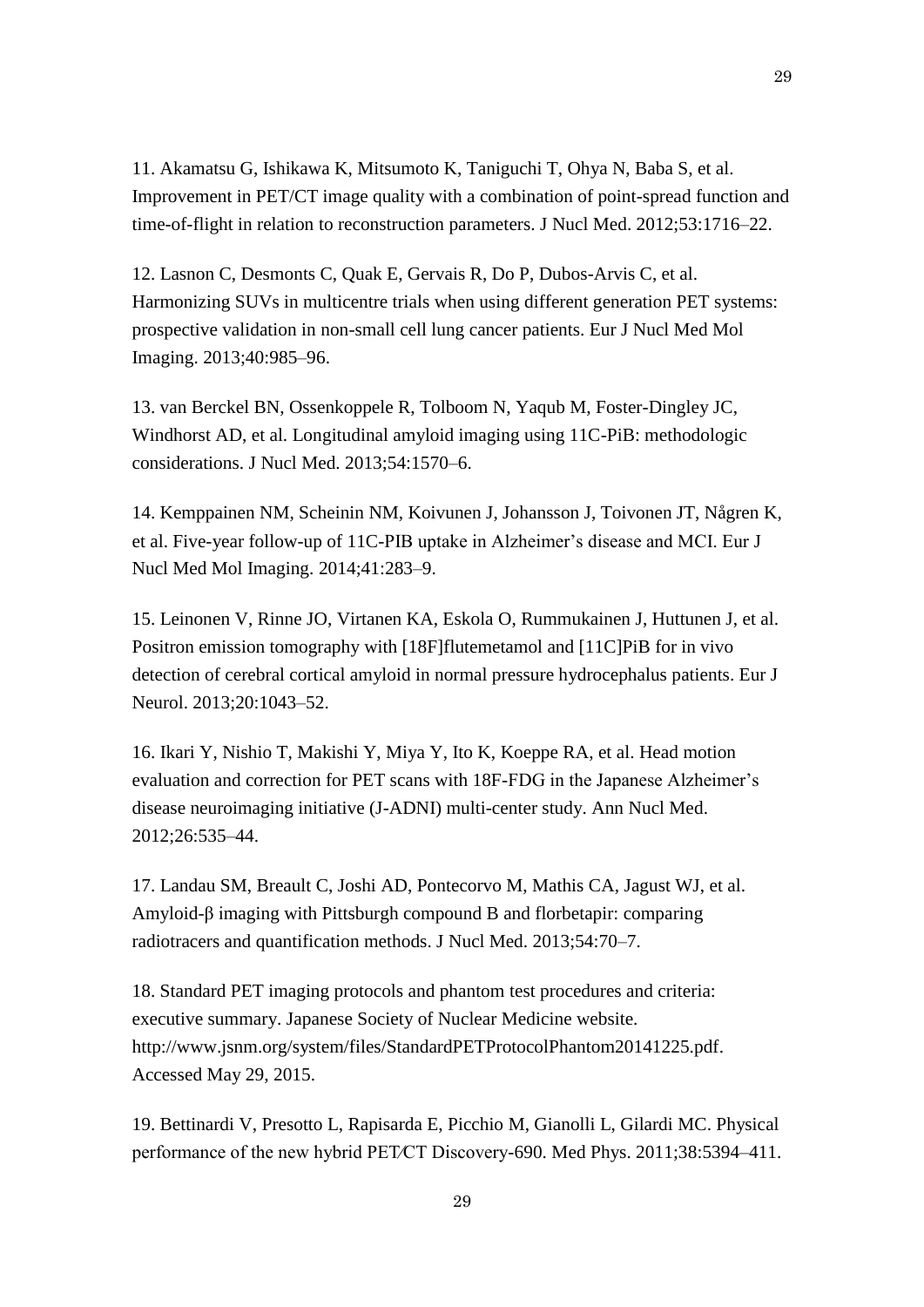20. ADNI 2 PET Technical Procedures Manual: Florbetapir. ADNI website. http://www.adni-info.org/scientists/doc/ADNI2\_PET%20Tech\_Manual-Version\_4\_201 4Oct27\_CLEAN.pdf. Accessed Jul 19.

21. Rahmim A, Qi J, Sossi V. Resolution modeling in PET imaging: theory, practice, benefits, and pitfalls. Med Phys. 2013;40:064301.

22. Surti S. Update on time-of-flight PET imaging. J Nucl Med. 2015;56:98–105.

23. Conti M. Focus on time-of-flight PET: the benefits of improved time resolution. Eur J Nucl Med Mol Imaging. 2011;38:1147–57.

24. Hoffman EJ, Cutler PD, Guerrero TM, Digby WM, Mazziotta JC. Assessment of accuracy of PET utilizing a 3-D phantom to simulate the activity distribution of [18F]fluorodeoxyglucose uptake in the human brain. J Cereb Blood Flow Metab. 1991;11:A17–25.

25. Hays MT, Segall GM. A mathematical model for the distribution of fluorodeoxyglucose in humans. J Nucl Med. 1999;40:1358–66.

26. Lin KJ, Hsu WC, Hsiao IT, Wey SP, Jin LW, Skovronsky D, et al. Whole-body biodistribution and brain PET imaging with [18F]AV-45, a novel amyloid imaging agent--a pilot study. Nucl Med Biol. 2010;37:497–508.

27. Nelissen N, Van Laere K, Thurfjell L, Owenius R, Vandenbulcke M, Koole M, et al. Phase 1 study of the Pittsburgh compound B derivative 18F-flutemetamol in healthy volunteers and patients with probable Alzheimer disease. J Nucl Med. 2009;50:1251–9.

28. Phantom test procedures and criteria [in Japanese]. Japanese Society of Nuclear Medicine website.

http://www.jsnm.org/system/files/DementiaPhantomTest20150223.pdf. Accessed May 29, 2015.

29. Amyvid full prescribing information. U.S. Food and Drug Administration website. http://www.accessdata.fda.gov/drugsatfda\_docs/label/2012/202008s000lbl.pdf. Accessed May 29, 2015.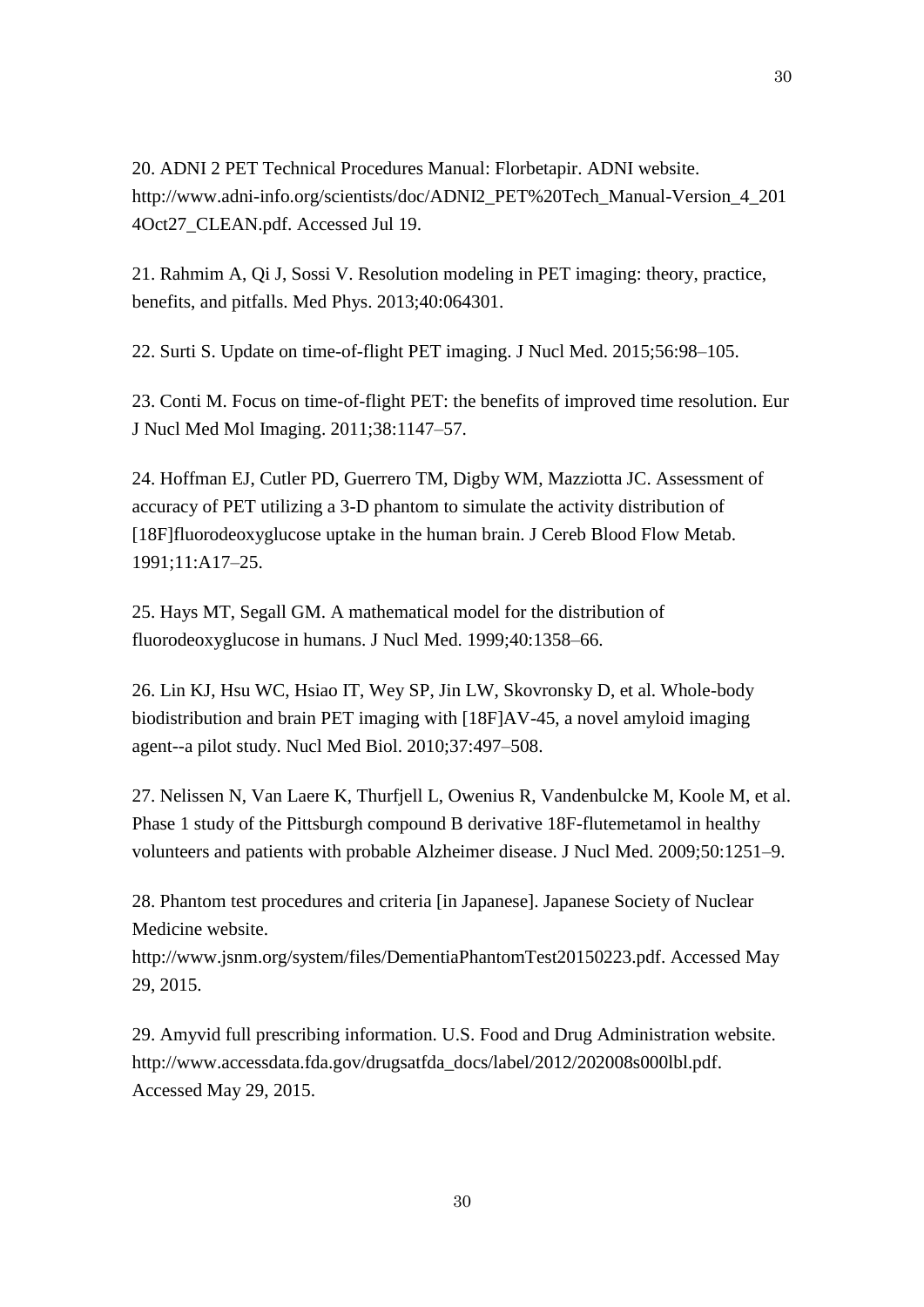30. Vizamyl full prescribing information. U.S. Food and Drug Administration website. http://www.accessdata.fda.gov/drugsatfda\_docs/label/2013/203137s000lbl.pdf. Accessed May 29, 2015.

31. Folstein MF, Folstein SE, McHugh PR. "Mini-mental state". A practical method for grading the cognitive state of patients for the clinician. J Psychiatr Res. 1975;12:189– 98.

32. Imabayashi E, Matsuda H, Tabira T, Arima K, Araki N, Ishii K, et al. Comparison between brain CT and MRI for voxel-based morphometry of Alzheimer's disease. Brain Behav. 2013;3:487–93.

33. Alzheimer's Disease Neuroimaging Initiative PET Technical Procedures Manual. ADNI website.

http://www.adni-info.org/scientists/doc/PET-Tech\_Procedures\_Manual\_v9.5.pdf. Accessed May 29, 2015.

34. Tiepolt S, Barthel H, Butzke D, Hesse S, Patt M, Gertz HJ, et al. Influence of scan duration on the accuracy of β-amyloid PET with florbetaben in patients with Alzheimer's disease and healthy volunteers. Eur J Nucl Med Mol Imaging. 2013;40:238–44.

35. Nemmi F, Saint-Aubert L, Adel D, Salabert AS, Pariente J, Barbeau EJ, et al. Insight on AV-45 binding in white and grey matter from histogram analysis: a study on early Alzheimer's disease patients and healthy subjects. Eur J Nucl Med Mol Imaging. 2014;41:1408–18.

36. Nordberg A, Carter SF, Rinne J, Drzezga A, Brooks DJ, Vandenberghe R, et al. A European multicentre PET study of fibrillar amyloid in Alzheimer's disease. Eur J Nucl Med Mol Imaging. 2013;40:104–14.

37. J-ADNI PET QC method [in Japanese]. J-ADNI website. http://bidb.biosciencedbc.jp/files/download/J-ADNI\_PETQC\_Ver1.1.pdf. Accessed May 29, 2015.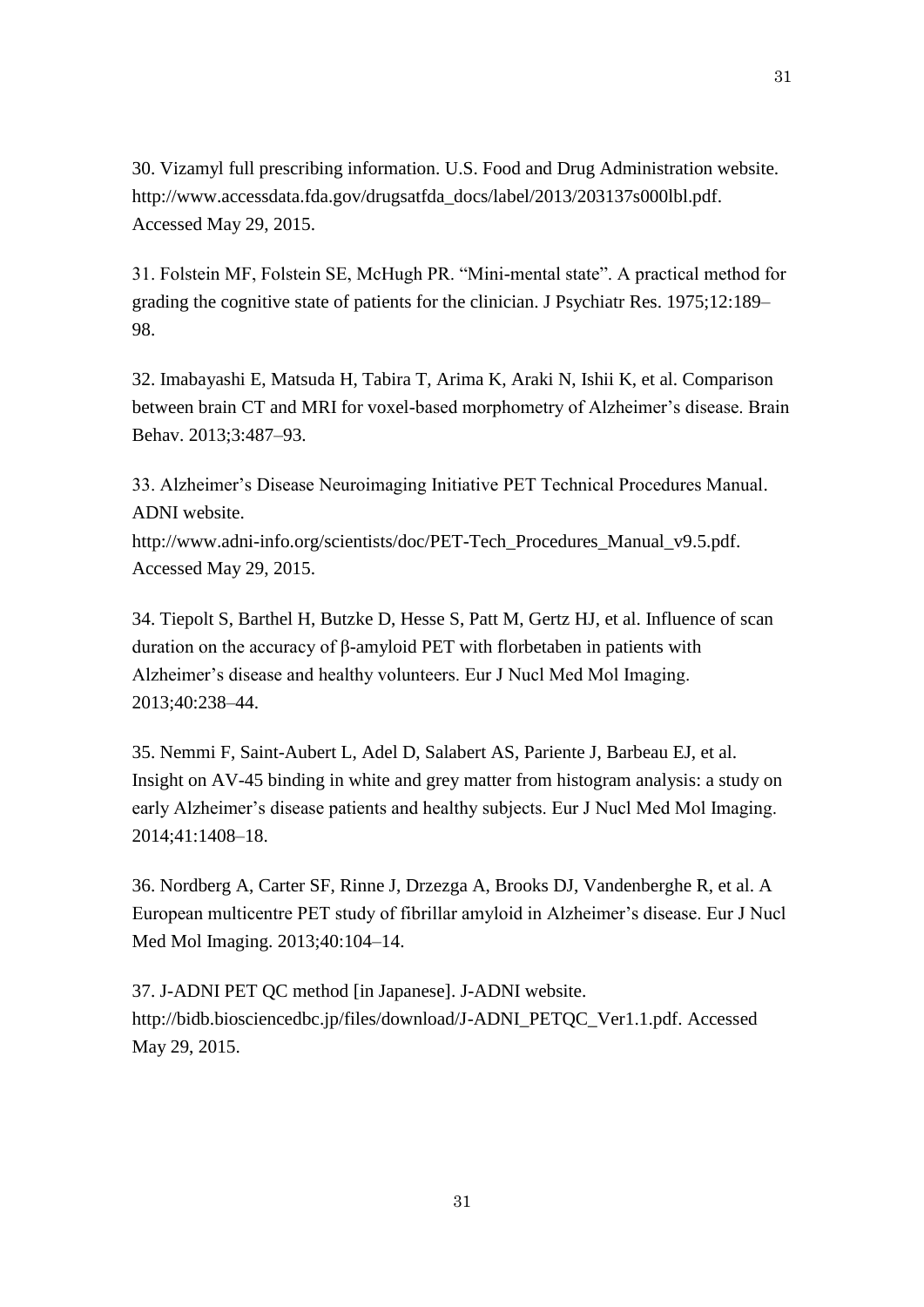## **TABLE 1**

Human imaging protocols for this study and JSNM standards, and estimated brain activity at the start of

scan.

|                              |                  | <b>Accumulation</b> |              | <b>Estimated brain</b>   |
|------------------------------|------------------|---------------------|--------------|--------------------------|
| <b>Radiotracer</b>           | <b>Injection</b> | time                | Scan time*   | activity at the start of |
|                              | activity         |                     |              | scan                     |
| $^{18}$ F-FDG                | 185MBq           | 30 <sub>min</sub>   | 15min(30min) | 20MBq                    |
| ${}^{11}C$ -PiB              | 555MBq           | $50$ min            | 20min(20min) | 3MBq                     |
| ${}^{18}F$ -florbetapir      | 370MBq           | $50$ min            | 10min(20min) | 12MBq                    |
| <sup>18</sup> F-flutemetamol | 185MBq           | 90 <sub>min</sub>   | 30min(30min) | 3MBq                     |

\*JSNM standard scan times are noted in parenthesis.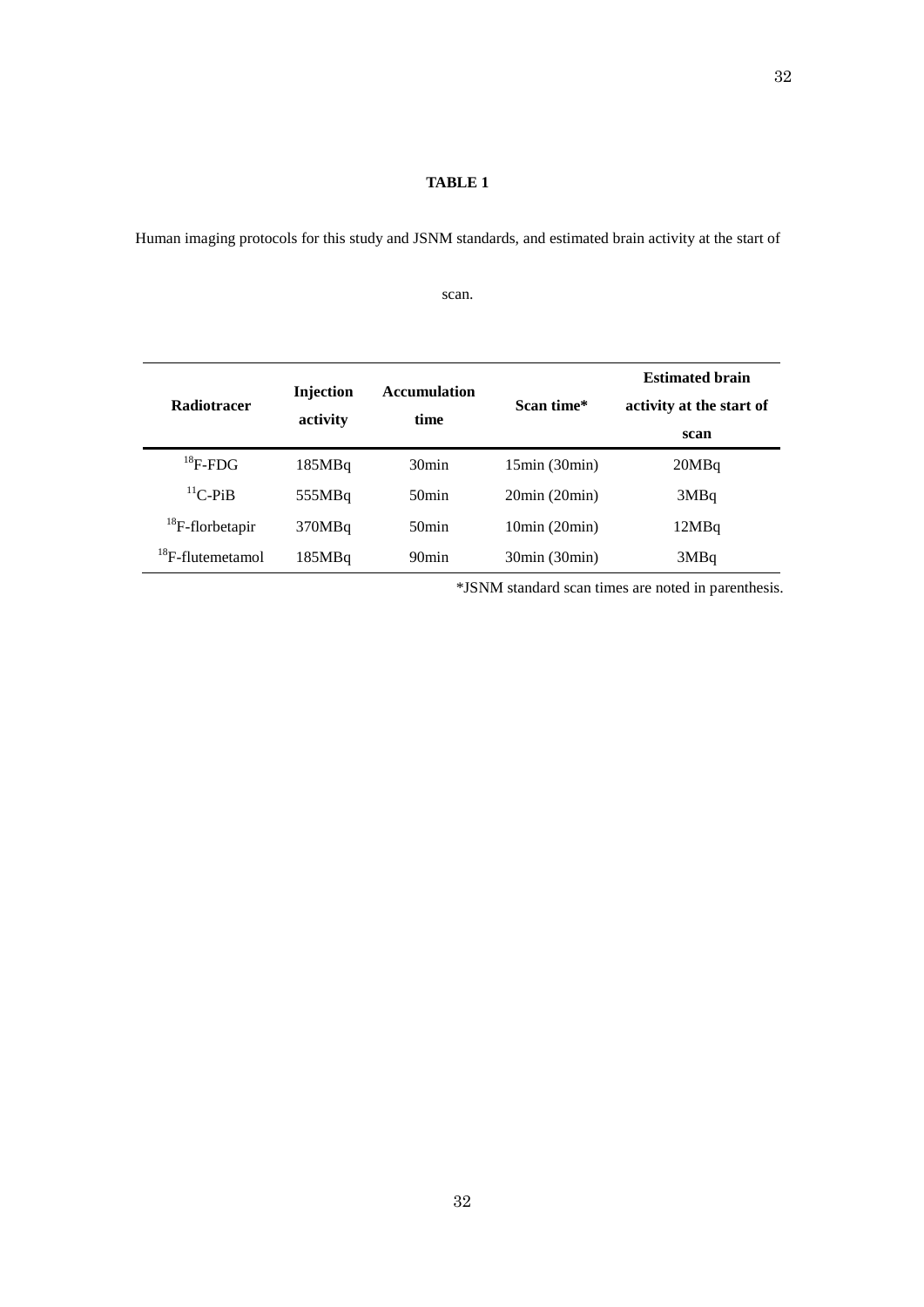# **TABLE 2**

|                              | Corresponding phantom scan duration*                    |                                               |  |  |
|------------------------------|---------------------------------------------------------|-----------------------------------------------|--|--|
| <b>Radiotracer</b>           | <b>Hoffman phantom containing</b><br>20 MBq of $^{18}F$ | Pool phantom containing<br>40 MBq of $^{18}F$ |  |  |
| $^{18}$ F-FDG                | 900sec (1800sec)                                        | $440\sec(855 \text{~}865\sec)$                |  |  |
| ${}^{11}C$ -PiB              | 135sec $(125 - 135$ sec)                                | 65sec $(60~70~sec)$                           |  |  |
| ${}^{18}F$ -florbetapir      | 355sec (700~710sec)                                     | 175sec (340~350sec)                           |  |  |
| <sup>18</sup> F-flutemetamol | $255\sec(245 \sim 255\sec)$                             | $125\sec(120-130\sec)$                        |  |  |

Corresponding scan duration to be extracted from the list-mode phantom data for each tracer

\*JSNM standard phantom scan durations are noted in parenthesis.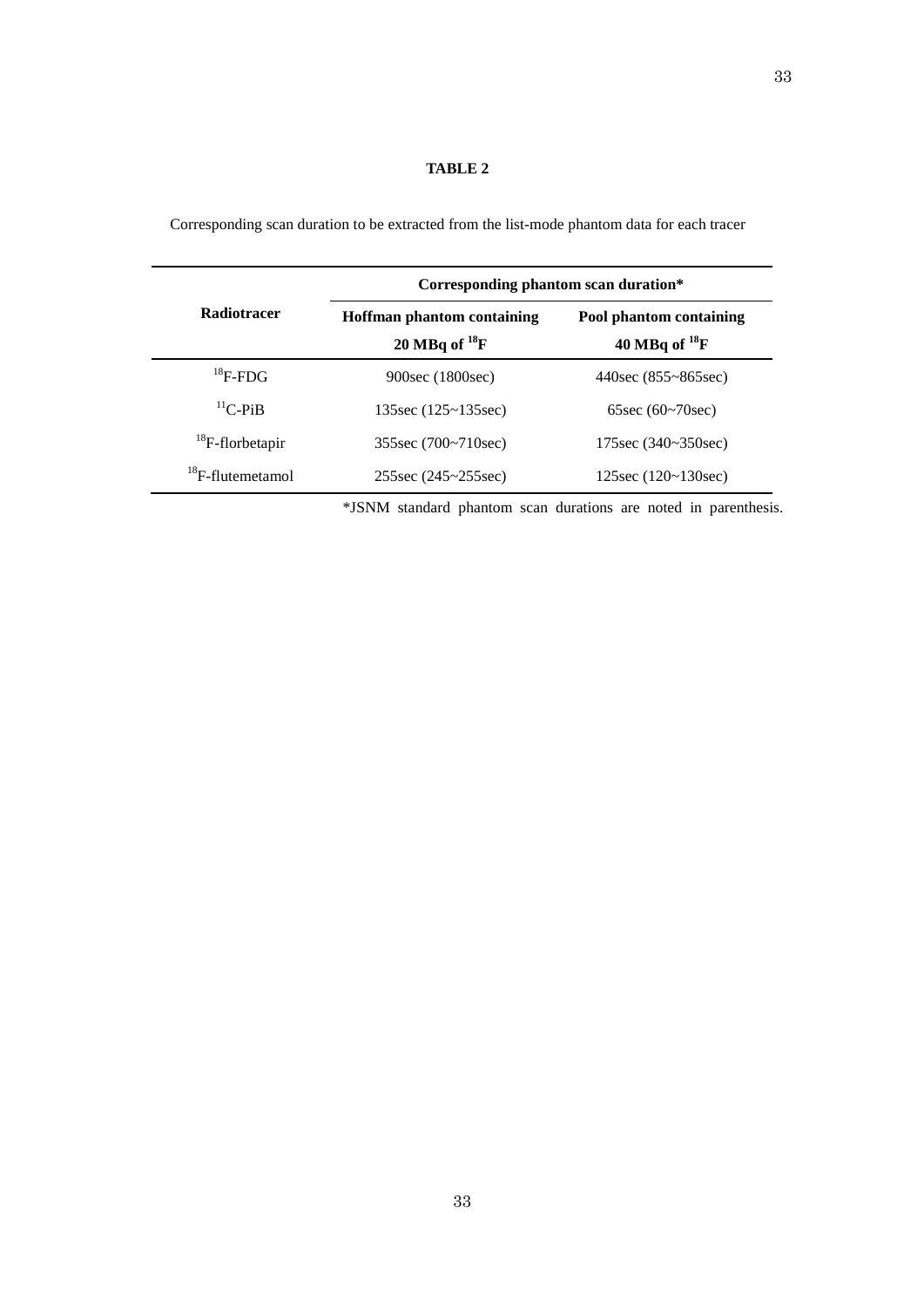

**FIGURE 1.** The %contrast (A,C) and coefficient of variation (CV=SD/mean) (B,D) as a function of the number of iterative updates in the OSEM reconstruction (A,B) and strength (FWHM) of the post-filter (C,D) measured on the phantom images acquired in the condition of each tracer. Arrows indicate the optimum values of the variables (64 updates and 5 mm FWHM filter) that were determined based on the data. No post-filter was applied to the images of <sup>18</sup>F-FDG condition while a post-filter of 5 mm FWHM was applied to the images of the three amyloid tracers.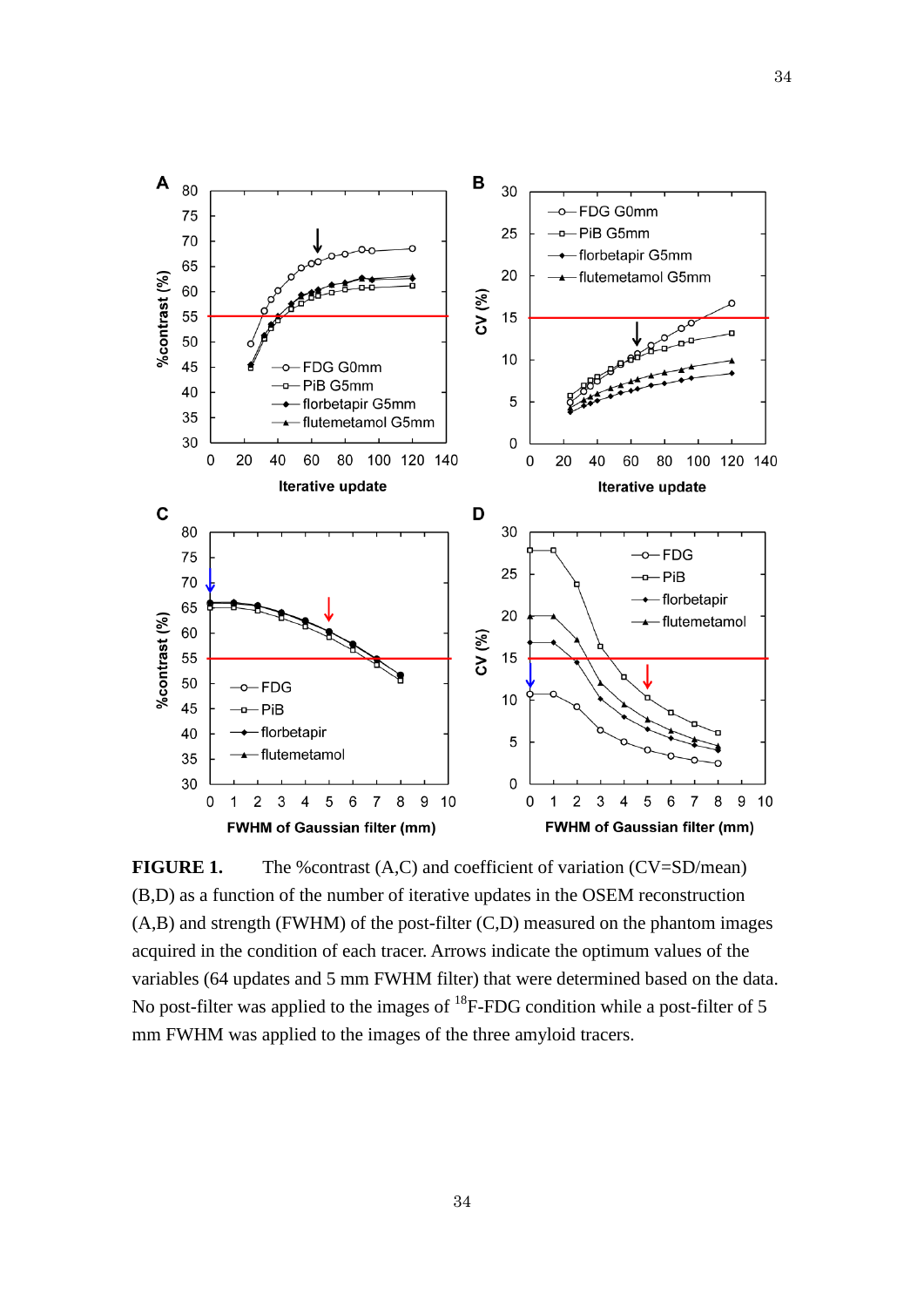

**FIGURE 2.** The PET images of both Hoffman brain phantom and the pool phantom obtained acquired in the condition of  ${}^{18}$ F-FDG,  ${}^{11}$ C-PiB,  ${}^{18}$ F-florbetapir and  $18$ F-flutemetamol PET scan described in Table 1 and reconstructed and post-filtered with the parameters determined in the present study as they would satisfy the JSNM phantom image criteria. Based on the phantom data of the present study, phantom images were reconstructed with 4 iterations and 16 subsets without post-smoothing for  $18$ F-FDG condition. An additional Gaussian filter of 5 mm FWHM was applied to the three amyloid conditions. The criteria of %contrast ( $\geq$ 55%), CV ( $\leq$ 15%), spatial resolution ( $\leq$ 8mm), and SD<sub>uROImean</sub> ( $\leq$ 0.0249) were satisfied by all images.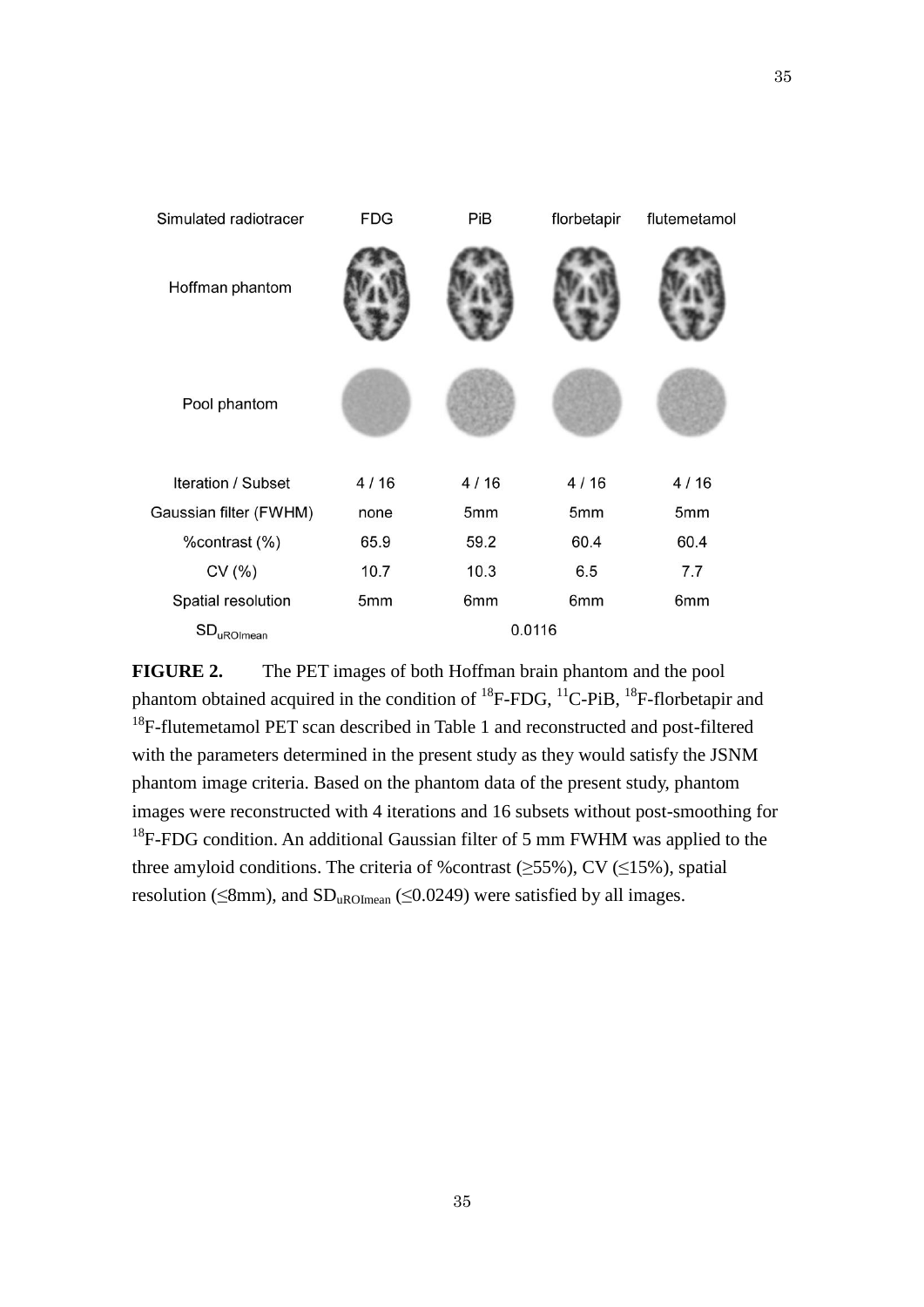

**FIGURE 3.** Representative human <sup>18</sup>F-FDG, <sup>11</sup>C-PiB, <sup>18</sup>F-florbetapir and <sup>18</sup>F-flutemetamol PET images acquired in the specific conditions defined in Table 1 and reconstructed with respective optimal conditions determined in the present phantom study. Sufficient image quality was obtained for all images visually.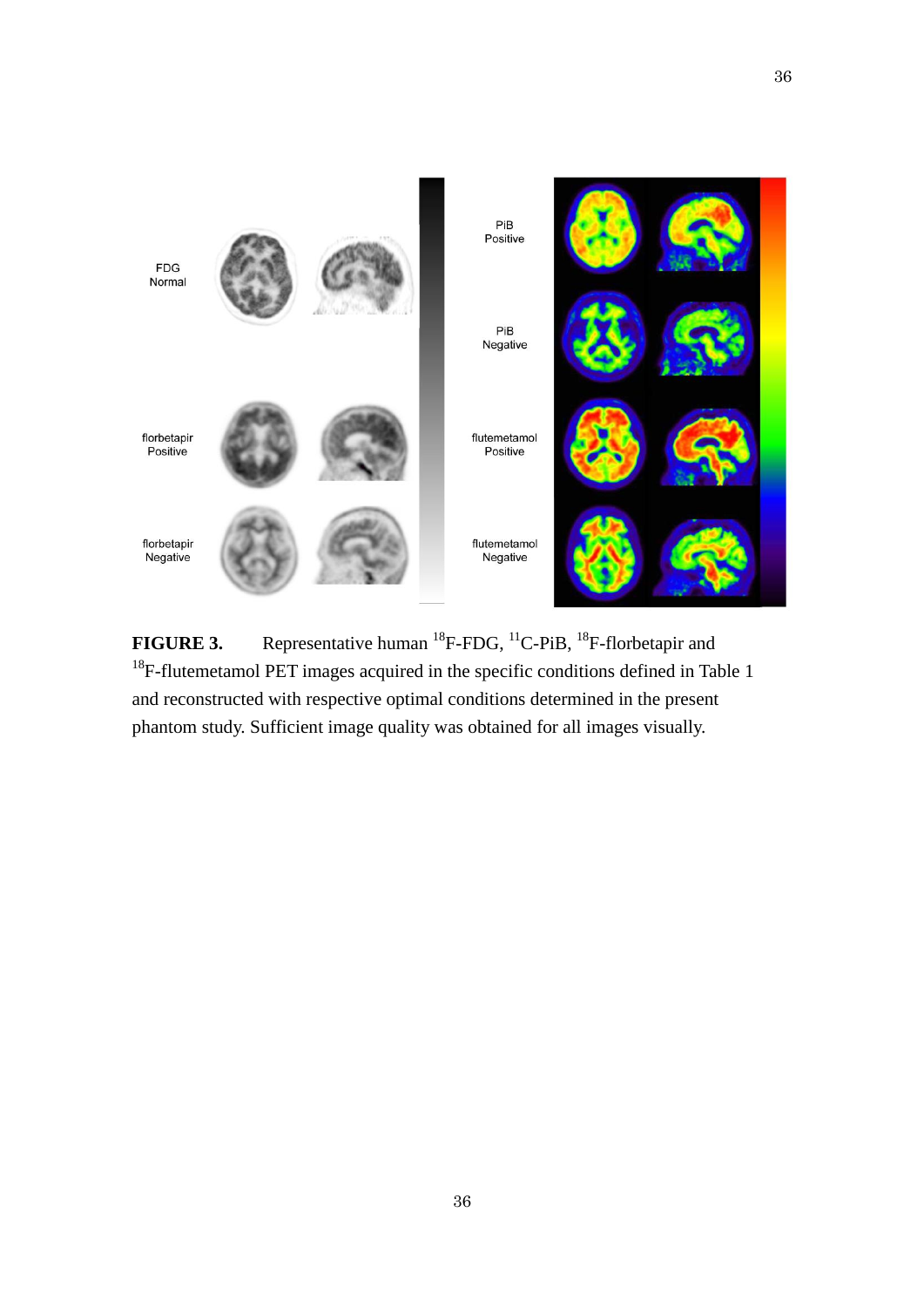

**FIGURE 4.** <sup>11</sup>C-PiB PET image of an amyloid-positive subject reconstructed with various iterations and subsets and filtered with 5 mm FWHM Gaussian. As the number of iterative updates (product of iterations and subsets) increased, the image contrast increased but the image noise also increased. Red frame indicates the image reconstructed with the optimal parameters determined by the phantom study.